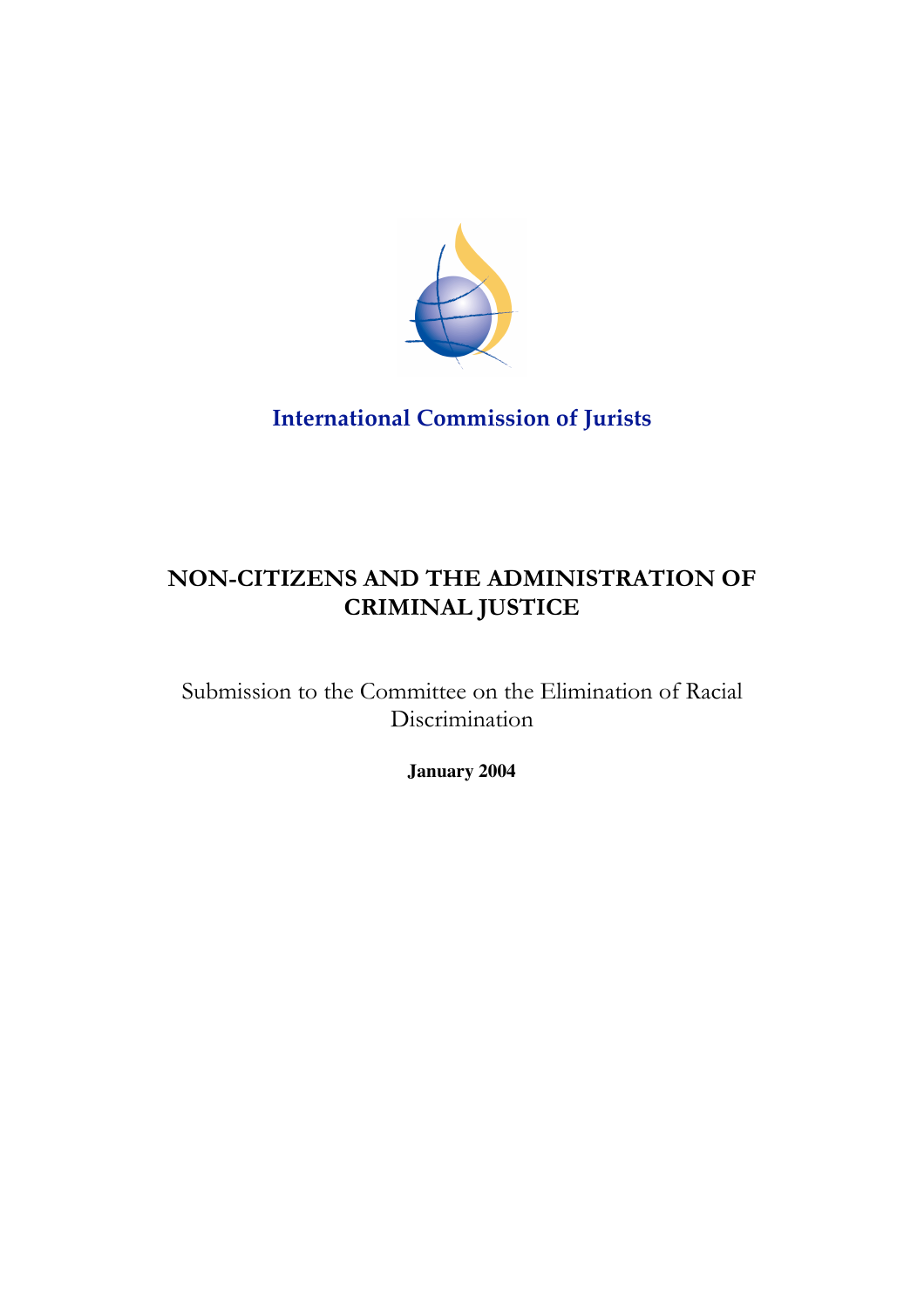## **TABLE OF CONTENTS**

| I. INTRODUCTION: GENERAL APPLICATION OF HUMAN RIGHTS TO NON-CITIZENS<br>AND THE NEED FOR CLEAR STANDARDS OF EQUALITY, FAIR TRIAL AND |
|--------------------------------------------------------------------------------------------------------------------------------------|
|                                                                                                                                      |
| II. NON-CITIZENS CONFRONTED TO THE CRIMINAL JUSTICE SYSTEM AS SUSPECTS                                                               |
|                                                                                                                                      |
| 1. The right to non-discrimination, to equality before the courts and tribunals and to                                               |
|                                                                                                                                      |
| 2. The right to liberty and security of the person and the right to a fair trial                                                     |
|                                                                                                                                      |
|                                                                                                                                      |
| d) The right to be tried by an independent and impartial court, previously established by law 10                                     |
|                                                                                                                                      |
|                                                                                                                                      |
|                                                                                                                                      |
|                                                                                                                                      |
| III. NON-CITIZENS VICTIMS OF HUMAN RIGHTS VIOLATIONS OR CRIME 16                                                                     |
| 1. The duty of the state to investigate and punish racist or xenophobic crime 16                                                     |
| 2. The duty to provide reparation to non-citizens who are victims of racist or                                                       |
|                                                                                                                                      |
| IV. THE DUTY TO COLLECT INFORMATION ON NON-CITIZENS IN<br>THE                                                                        |
| ADMINISTRATION OF CRIMINAL JUSTICE AND TO ENSURE ADEQUATE TRAINING20                                                                 |
|                                                                                                                                      |
|                                                                                                                                      |
|                                                                                                                                      |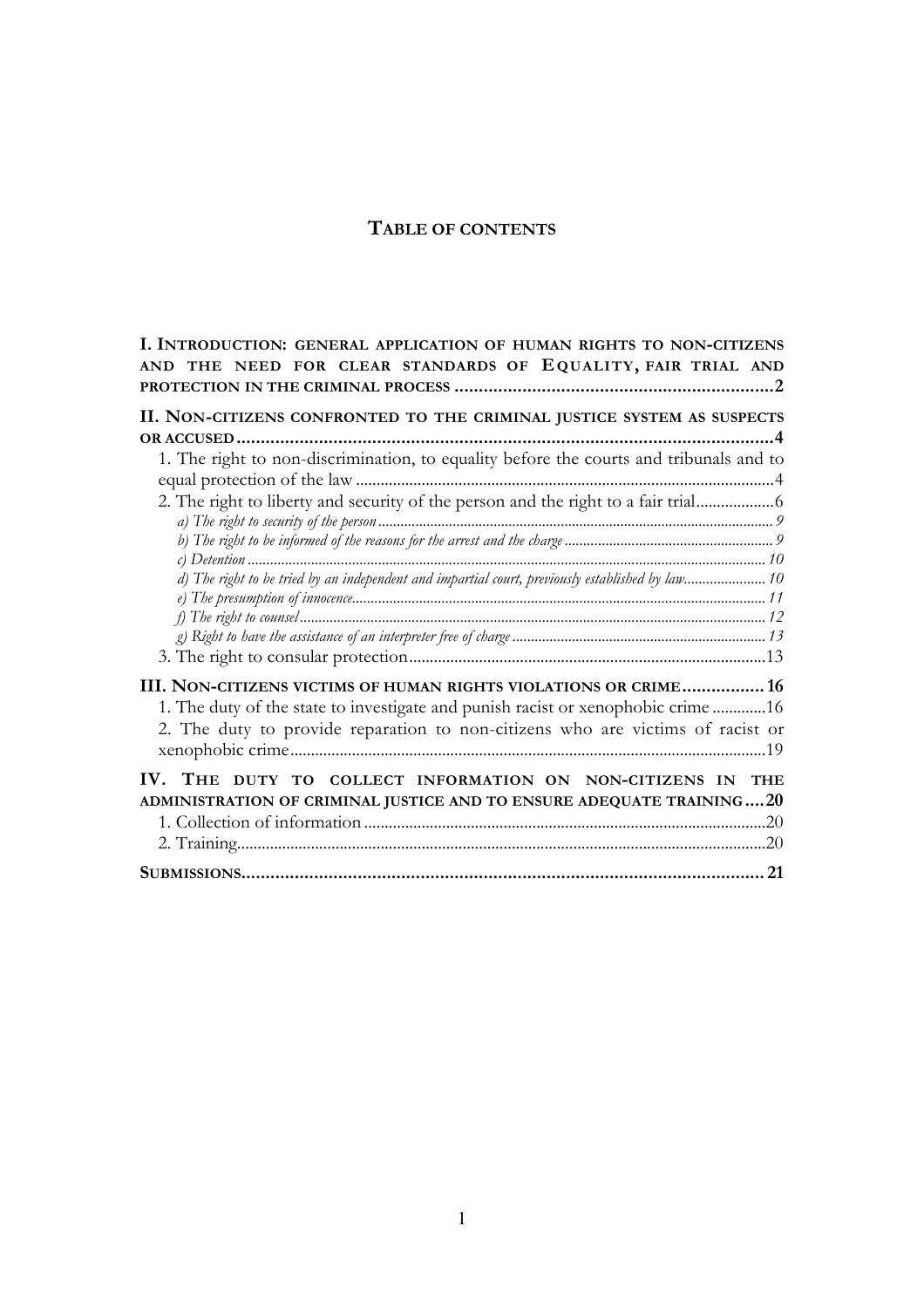## **I. INTRODUCTION: GENERAL APPLICATION OF HUMAN RIGHTS TO NON-CITIZENS AND THE NEED FOR CLEAR STANDARDS OF EQUALITY, FAIR TRIAL AND PROTECTION IN THE CRIMINAL PROCESS**

The following written submission wishes to recall the basic rights of non-citizens in the criminal process. Indeed, non-citizens are in a particularly vulnerable situation in the criminal process as compared to citizens, and as Article 1 (2) excludes non-citizens *a priori* from the application of the Convention on the Elimination of Racial Discrimination, it is important to reaffirm their rights to non-discrimination and equality before the courts and tribunals guaranteed in the body of international human rights law.

Two factors contribute to the disadvantage of non-citizens - here understood both as foreign nationals or stateless persons - in the administration of criminal justice: $<sup>1</sup>$  Firstly,</sup> some legal systems openly discriminate against non-citizens in their legislation, excluding them, for instance, from the right to free legal counsel, the right to an interpreter, the right to consular protection, or the right to reparation if they are victims of a crime. Secondly, non-citizens suffer factual disadvantages, due to racial prejudice, language barriers, *etc.* They suffer from discriminatory practice of law-enforcement personnel, the prosecution and the tribunals, be it through overt discrimination or be it to lack of sensitivity and awareness of their special position as non-citizens. This may lead to more frequent or longer pre-trial detention, unfair trials, or disproportionately harsh sentences, all infringements of the person's most basic human rights. Also, non-citizens often belong to a recognized or factual minority in the country in which they reside. As such, they are more likely than others to be victims of discrimination in the criminal justice system. As the British Home Office puts it, '[t]hey [ethic minorities] are over represented as victims of crime and are generally under represented as employees of Criminal Justice System services and agencies, particularly at senior level'.2

This is, to a lesser or wider extent, true in all countries. It becomes an ever more virulent problem in difficult times, when the public authorities come under strain, such as in the current political situation, in which all countries adopt measures to fight terrorism. It is in these times that non-citizens, among the most vulnerable groups, are in particular need of protection against discrimination and abuse. Only the Joint Statement of the independent experts mandated by the United Nations shall be recalled as an illustration: '[…] under the pretext of combating terrorism […] vulnerable groups are targeted and discriminated against on the basis of origin and socio-economic status, in particular migrants, refugees and asylum seekers  $[...]$ <sup>3</sup>

This short submission cannot address all aspects of the criminal justice system which may affect non-citizens; its aim is merely to recall some basic principles of criminal

<sup>1</sup> The administration of criminal justice comprises a wide array of institutions: the police, the judiciary, the prosecution, the probation service when there is one; in a wider understanding, it also involves the home office and justice department. A person is confronted to the criminal justice system from the period of suspicion or arrest to the period of detention and later rehabilitation.

Home Office, 'Race and the Criminal Justice System', p. 2 [available at http://www.homeoffice.gov.uk/justice/race.html, viewed 10 January 2004].

<sup>3</sup> In the *Report of the United Nations High Commissioner for Human Rights and Follow-up to the World Conference on Human Rights, Effective Functioning of Human Rights Mechanisms*, E/CN.4/2004/4 of 5 August 2003, p. 22; see also the statement on 10 December 2001, '*Human Rights Day: Independent Experts Remind States of Obligation o Uphold Fundamental Freedoms',* Press Release of the United Nations.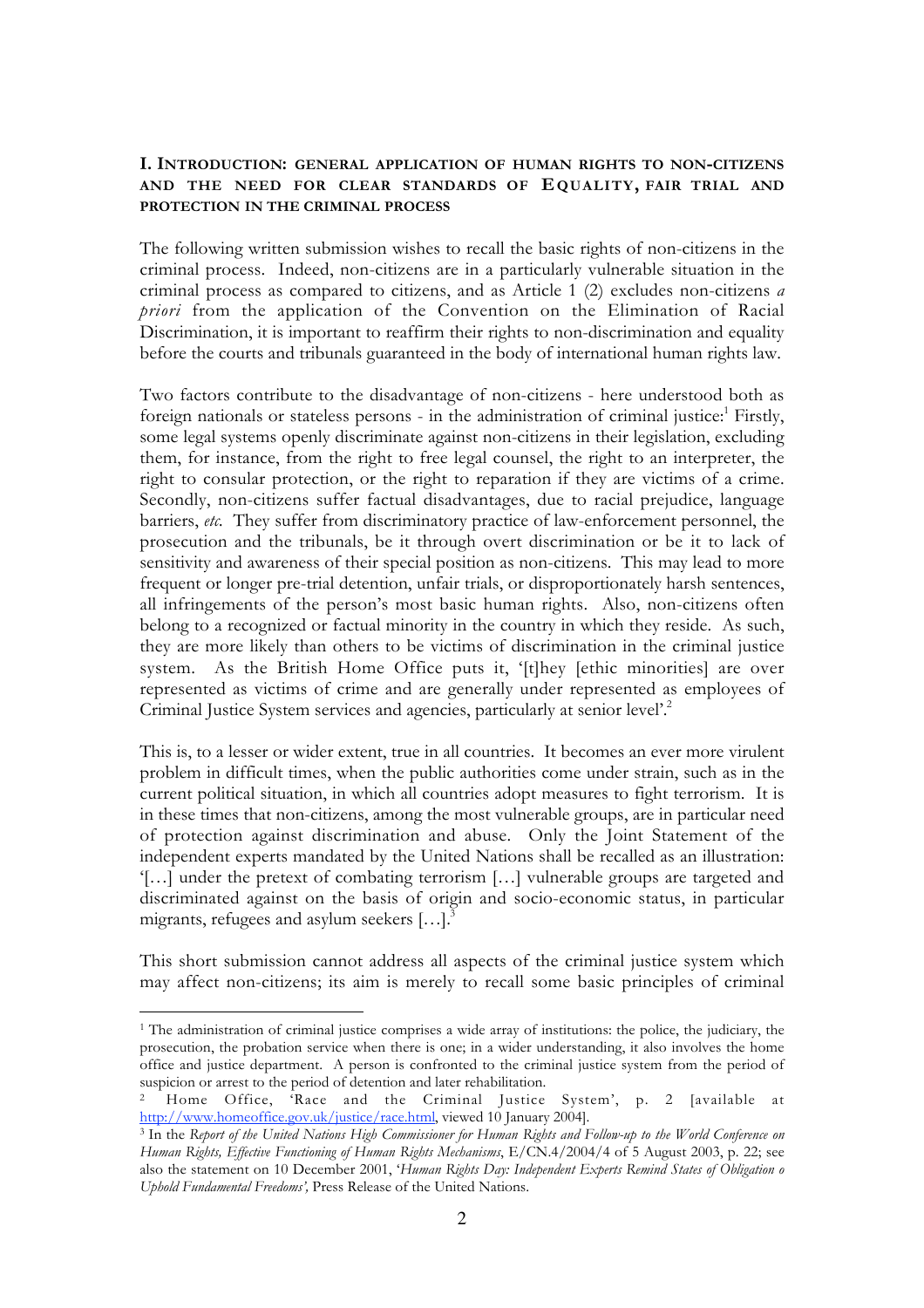justice that must apply to citizens and non-citizens alike, and to highlight some few areas of the criminal justice system raising issues peculiar to non-citizens and where international law sets a standard with which states have to comply. The areas which it seeks to address refer, on the one hand, to the difficulties faced by non-citizens when they are confronted to the criminal justice system as suspects or accused, and, on the other, to discrimination suffered by non-citizens who are victims of crime, in particular racist or xenophobic crime.

**\*\*\***

Before analysing some specific areas concerning the position of non-citizens in the criminal justice system, it is worth recalling that non-citizens enjoy the right to equality and, with few exceptions such as rights of political participation, all other human rights, on an equal footing with citizens.

Although the International Convention against Racial Discrimination states in its Article 1 (2) that it shall not apply to distinctions, exclusions, restrictions or preferences made by a State party between citizens and non-citizens, it remains the case that non-citizens often find themselves in an underprivileged position as compared to citizens, and that clear standards are needed to protect them from unfair racial or other discrimination and violations of their human rights.

The Committee on the Elimination of Racial Discrimination has indeed held in its General Recommendation XI on non-citizens, that although article 1, paragraph 2, excludes from the definition of racial discrimination actions by a State party which differentiate between citizens and non-citizens, 'it must not be interpreted to detract in any way from the rights and freedoms recognized and enunciated in other instruments, especially the Universal Declaration of Human Rights, the International Covenant on Economic, Social and Cultural Rights and the International Covenant on Civil and Political Rights.<sup>4</sup>

Equally, the Human Rights Committee, in its General Comment No. 15 on the position of aliens under the Covenant held that '[i]n general, the rights set forth in the Covenant apply to everyone [...] irrespective of his or her nationality or statelessness'.<sup>5</sup> It stated that aliens have, in particular, the full right to liberty and security of the person, as well as the right to be equal before the courts and tribunals, and the right to a fair and public hearing by a competent, independent and impartial tribunal established by law in the determination of any criminal charge or of rights and obligations in a suit at law, the right not to be subjected to retrospective penal legislation, the right to equal protection by the law and the prohibition of discrimination between aliens and citizens in the application of human rights. The Committee further stated that the rights of aliens may be qualified only by such limitations as may be lawfully imposed under the Covenant.<sup>6</sup>

Similarly, the Special Rapporteur on the rights of non-citizens, Mr. David Weissbrodt, in his final report to the Sub-Commission concluded that 'all persons should by virtue of their essential humanity enjoy all human rights unless exceptional distinctions, for example, between citizens and non-citizens, serve a legitimate State objective and are

<sup>4</sup> General Recommendation XI on non-citizens (1993), para. 3.

<sup>5</sup> General Comment 15, *The position of aliens under the Covenant* (1986), para. 1.

<sup>6</sup> *Ibid.*, para. 7.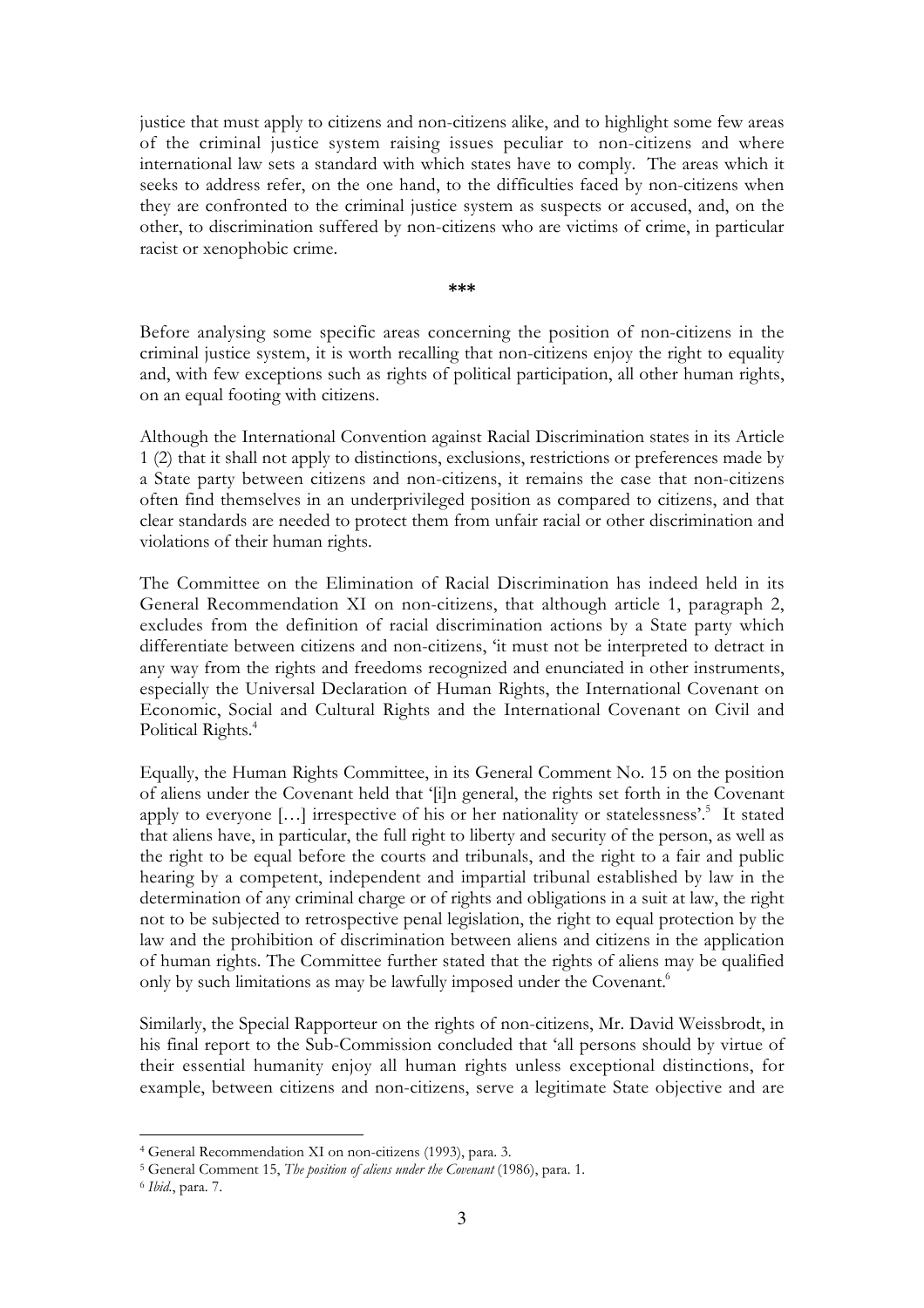proportional to the achievement of that objective.<sup> $7$ </sup> Amongst others, he mentioned freedom from arbitrary arrest, the right to a fair trial, and equality.

## **II. NON-CITIZENS CONFRONTED TO THE CRIMINAL JUSTICE SYSTEM AS SUSPECTS OR ACCUSED**

Non-citizens are in particular need of measures to protect them against discrimination or other disadvantages that they face in the criminal justice system. As the Inter-American Court of Human Rights has put it:

'To accomplish its objectives, the judicial process must recognize and correct any real disadvantages that those brought before the bar might have, thus observing the principle of equality before the law and the courts and the corollary principle prohibiting discrimination. The presence of real disadvantages necessitates countervailing measures that help to reduce or eliminate the obstacles and deficiencies that impair or diminish an effective defense of one's interests. Absent those countervailing measures, widely recognized in various stages of the proceeding, one could hardly say that those who have the disadvantages enjoy a true opportunity for justice and the benefit of the due process of law equal to those who do not have those disadvantages. […] This is why an interpreter is provided when someone does not speak the language of the court, and why the foreign national is accorded the right to be promptly advised that he may have consular assistance.'8

Human Rights in the criminal process are guaranteed in many international human rights instruments, both at the universal and at the regional level. The most universal standards are set out in the Universal Declaration on Human Rights and the International Covenant on Civil and Political Rights, and shall be the guiding principles for the purpose of this paper. For non-citizens before the criminal justice system, the most important rights are the right **to equality before the law and before the courts and tribunals**, the **right to liberty and security of the person**, the **right to a fair trial**, and the **right to consular protection**.

It is of utmost importance to note that in no human rights treaty or declaration is any of the aforementioned rights restricted to citizens. Indeed, it follows from the wording of the relevant provisions that they apply to citizens and non-citizens alike, and independently of the legal status of the non-citizen.<sup>9</sup> If a state wishes to afford distinctive treatment to citizens and non-citizens, such differentiation must serve a legitimate purpose and the restriction affecting the non-citizens be necessary and proportional to achieve the purpose.

## **1. The right to non-discrimination, to equality before the courts and tribunals and to equal protection of the law**

<sup>7</sup> E/CN.4/Sub.2/2003/23, executive summary.

<sup>8</sup> Advisory Opinion OC-16/99 of October 1 1999, *The Right to Information on Consular Assistance in the Framework of the Guarantees of the Due Process of Law*, Series A No. 16, para. 119, 120.

<sup>9</sup> Inter-American Court on Human Rights, Advisory Opinion OC-18/03, *Legal Status and Rights of Undocumented Migrants*, 17 September 2003, para. 121.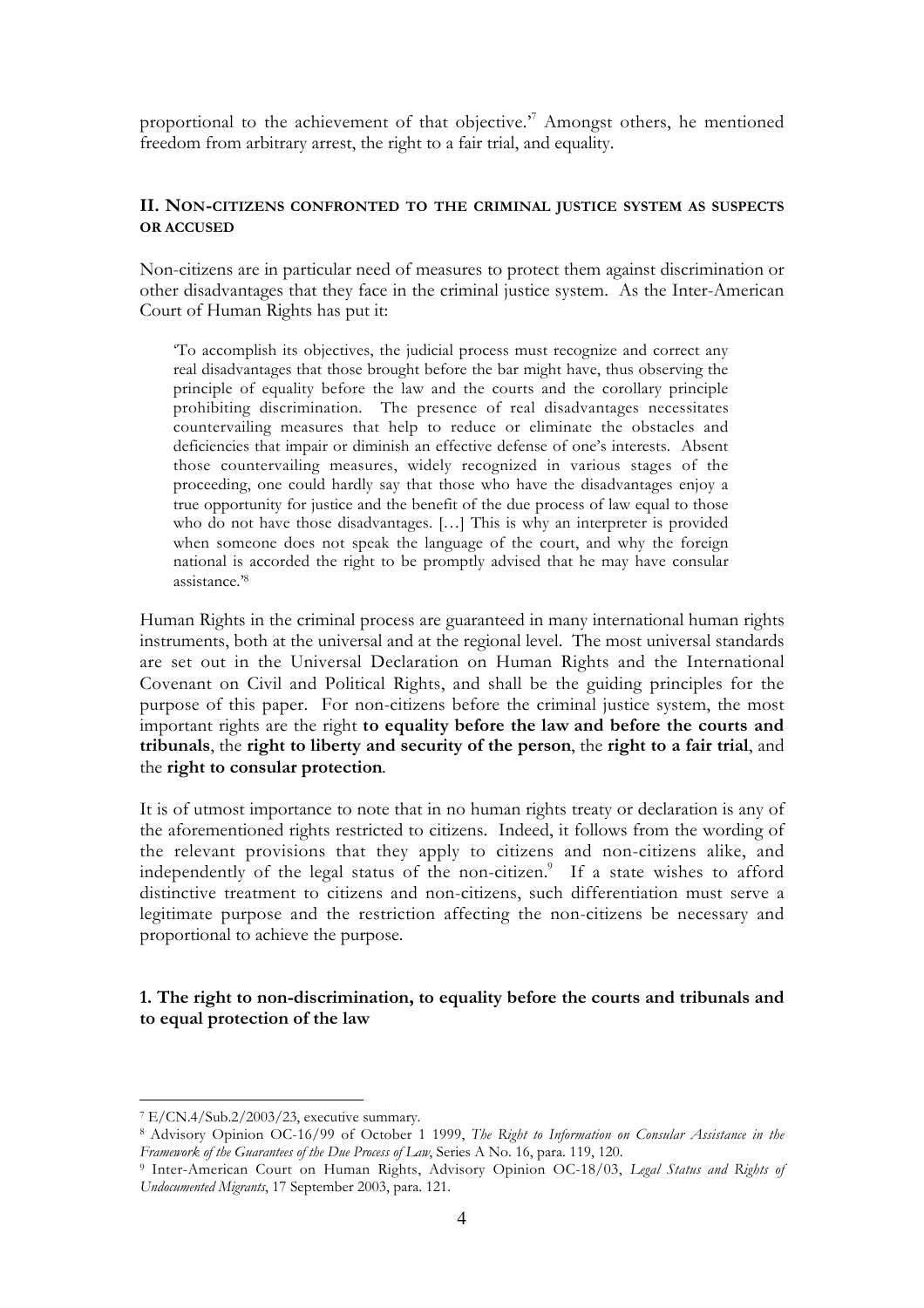The right to equality before the law and before the courts and tribunals and to equal protection of the law are aspects of the prohibition of discrimination, both in its negative aspect (creating the duty to abstain from discrimination by the state) and its positive aspect (creating duties of positive action and protection by the state authorities and in particular the courts). It is one of the most universal and fundamental rights, $10$  and the prohibition of racial discrimination has been held by the Committee on Racial Discrimination to be a peremptory norm of international law, from which no derogation is permitted.<sup>11</sup> The right to equality is guaranteed for non-citizens and citizens alike, and the Human Rights Committee has determined that distinctions made in legislation between citizens and aliens are contrary to the ICCPR articles 2, 3, 9, 12, 17 and 23.<sup>12</sup> Moreover, it is worth mentioning that the Committee on the Elimination of Racial Discrimination has expressly requested the inclusion of the ground of discrimination on the ground of nationality into national law as a way to combat discrimination.<sup>13</sup>

It is clear that not all distinctions between citizens and non-citizens automatically amount to a violation of the right to equality. As with all distinctions, they may be compatible with the right to equality if they are exceptional and 'serve a legitimate State objective and are proportional to the achievement of that objective.<sup> $1\overline{4}$ </sup> This is the constant jurisprudence of all human rights bodies.<sup>15</sup>

However, non-citizens face discrimination in several ways that cannot be considered necessary and proportional to attain a State's objective. Only one illustration of this is the recently adopted anti-terrorist legislation in many countries, which affects non-

<sup>10</sup> To cite but a few, it is enshrined in Article 1 (3) Charter of the United Nations, Articles 2 and 7 of the Universal Declaration of Human Rights (UDHR), Articles 2 and 26 of the International Covenant on Civil and Political Rights (ICCPR), Articles 2 (2) and 3 of the International Covenant on Economic, Social and Cultural Rights (ICESCR), Article 2 of the Convention on the Elimination of All Forms of Racial Discrimination (CERD), Article 2 of the Convention on the Rights of the Child (CRC), Articles 2, 3, 5 and 16 of the Convention on the Elimination of All Forms of Discrimination against Women (CEDAW), Articles 1, 7, 18 (1) of the International Convention on the Protection of the Rights of All Migrant Workers and Members of their Families (MWC), Articles 5 of the Declaration on the Human Rights of Individuals who are not Nationals of the Countries in Which They Live, Articles 2 and 4 of the Declaration on the Elimination of all Forms of Intolerance and of based on Religion or Belief, Article 2 (1), 3 (1), and 4 Declaration on the Rights of Persons Belonging to National or Ethnic, religious and Linguistic Minorities, Articles 15, 19 to 27, 30 Vienna Declaration and Programme of Action, Paragraphs 1, 2, 7, 9, 10, 16, 25, 38, 47, 48, 51, 66 and 104 World Conference against Racism, Racial Discrimination, Xenophobia and other Related Forms of Intolerance, Declaration and Programme of Action

At the regional level: Article 3 (1) Charter of the OAS, Article II of the American Declaration of the Rights and Duties of Man, Articles 1 and 24 of the American Convention on Human Rights (ACHR), Article Articles 20 and 21 Charter of Fundamental Rights of the European Union, Articles 1 and 14 European Convention for the Protection of Fundamental Rights and Freedoms (ECHR) and Protocol 12 thereto, Article 19 European Social Charter, Articles 2 and 3 African Charter of Human and Peoples' Rights and African Commission on Human and Peoples' Rights, Principles and Guidelines on the Right to a Fair Trial and Legal Assistance in Africa,  $DOC/OS(XXX)247$ , paras. A  $(2)(a),(b),(c)$  and K, and Article 9 Arab Charter on Human Rights.

<sup>11</sup> CERD, *Statement on racial discrimination and measures to combat terrorism*, 11 November 2002, A/57/18 (Chapter XI)(C), para. 4.

<sup>12</sup> CERD, *Concluding Observations on Switzerland*, 12 November 2001, CCPR/CO/73/CH, para. 15.

<sup>13</sup> *Concluding Observations on the United Kingdom*, 10 December 2003, CERD/C/63/CO/11, para. 15.

<sup>14</sup> E/CN.4/Sub.2/2003/23, executive summary.

<sup>15</sup> Cf. Human Rights Committee, General Comment No. 15, *The position of aliens under the Covenant*, para. 7; General Comment No. 18, *Non-discrimination*, para. 13; European Court of Human Rights, Belgian Linguistics Case, CERD, *General Recommendation XIV on article 1, paragraph 1, of the Convention*, para. 2; Inter-American Court on Human Rights, Advisory Opinion OC-18/03, *Legal Status and Rights of Undocumented Migrants*, 17 September 2003, para. 119.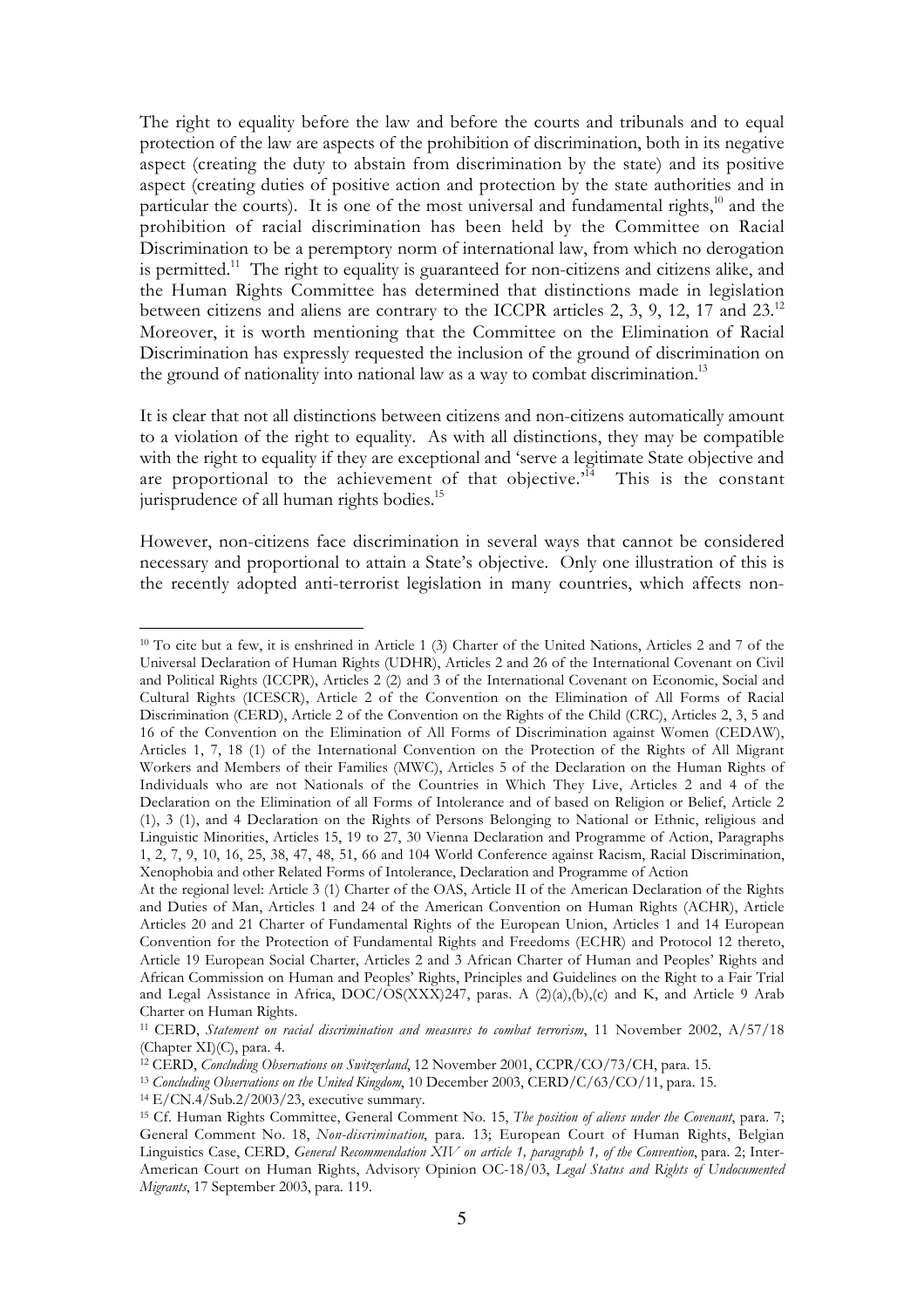citizens disproportionately as compared to citizens.16 The creation of 'military commissions' by the United States President on November 2001 only for non-U.S. citizens, which offer even less guarantees than the courts-martial, is also evidence of such discrimination.<sup>17</sup>

Racial bias plays a major role in patterns of sentencing. This is well documented for the death penalty in the United States.<sup>18</sup> As the Committee against Racial Discrimination itself has noted, a disproportionate number of foreigners face death penalty in Saudi Arabia.<sup>19</sup> Such discrimination constitutes a violation of the right to equal protection before the courts, which is granted to citizens and non-citizens alike.

It is also important to note that the rate of crime, which is sometimes high for noncitizens, is often due to the amount of convictions that concern the illegality of immigration and related offences. Indeed, in a considerable number of States violations of immigration regulations are criminalized and severely punished. As the Special Rapporteur on Migrant Workers has stated: 'infractions of immigration laws and regulations should not be considered criminal offences under national legislation, […] irregular migrants are not criminals *per se* and they should not be treated as such.'20 Also it must be recognized that in countries which marginalize foreign nationals, it is this marginalization which leads to illicit conduct (for example illegal work, prostitution, etc).<sup>21</sup> This may even lead to double victimization, particular for victims of trafficking, who commit offences such as irregular entry, use of false documents, prostitution.<sup>22</sup>

Also, the right to equality, as mentioned above, is deeply affected by the anti-terrorism legislation, which targets non-citizens and is likely to affect their to equality with citizens in the criminal process.

## **2. The right to liberty and security of the person and the right to a fair trial**

The right to liberty and security of the person is guaranteed in Article 3 UDHR, Article 9 ICCPR, Article 16 (1) MWC, Article 55 of the Rome Statute of the International Criminal Court, Article 1 American Declaration on the Rights and Duties of Man, Article

 $\overline{a}$ <sup>16</sup> In the United Kingdom the anti-terrorist law adopted by parliament on 14 December 2001 allows the police to imprison foreigners without a warrant on grounds of mere suspicion without a judicial investigation. Similarly, in the United States the USA Patriot Act signed into law on 26 October 2001 has extended from 48 hours to seven days the period during which foreigners can be held in police custody if suspected of links with terrorist groups. (Report of the Special Rapporteur on contemporary forms of racism, racial discrimination, xenophobia and related intolerance, E/CN.4/2003/23, para. 45-51.

<sup>17</sup> Human Rights Watch, *A Comparison between the Proposed U.S. Military Commissions and U.S. General Courts-Martial*, 17 December 2001; Helsinki Federation for Human Rights, Anti-terrorism Measures, Security and Human Rights, April 2003, p. 97. While the guidelines for the military commissions were reviewed, they still offer less guarantees than other U.S. courts: Amnesty International, *USA – Military Commission: second class justice*, 22 March 2002; Human Rights Watch, *U.S.: Commission Rules Meet Some*, *Not All, Rights Requirements*, 21 March 2002; Lawyers Committee for Human Rights, *A Year of Loss*, pp. 51-53.

<sup>18</sup> See Amnesty International, *Killing with Prejudice: Race and the Death Penalty in the USA*, AI INDEX: AMR 51/052/1999.!!!!

<sup>19</sup> *Concluding Observations on Saudi Arabia*, 21 March 2003, CERD/C/62/CO/12, para. 18.

<sup>20</sup> Report of the Special Rapporteur on Migrant Workers, 30 December 2002, E/CN.4/2003/85, para. 73. <sup>21</sup> See, State Report by Italy, CERD/C/SR.1466, 21 May 2003 (Italy), para. 43.

<sup>22</sup> Report of the Special Rapporteur on Migrant Workers, 30 December 2002, E/CN.4/2003/85, paras. 41, 42.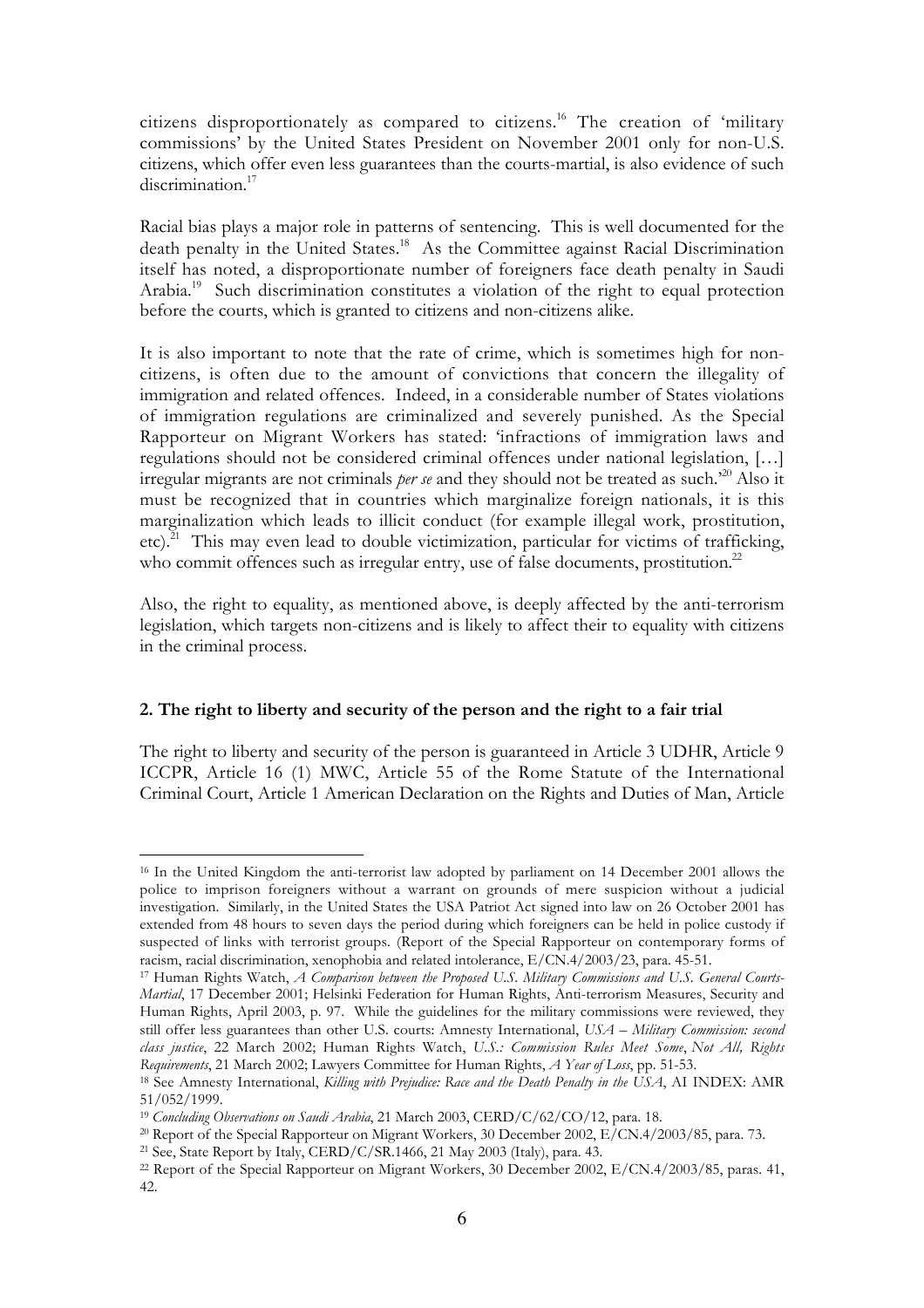7 ACHR, Article 5 ECHR, Article 6 African Charter on Human and People's Rights,<sup>23</sup> and Article 5 Arab Charter of Human Rights.

It comprises:

The right to security of the person The prohibition of arbitrary arrest or detention; The requirement of legality of the detention; The right to be informed promptly of the reasons for the arrest and the charge; The right to be brought promptly before the judge or other officer authorized by law to exercise judicial power; The right to trial within a reasonable time; The presumption of release pending trial; The right to habeas corpus; The right to compensation for unlawful detention.

The right to a fair trial applies to all proceedings, be they civil, administrative or criminal. For criminal trials, further, more detailed standards have developed in international human rights law, such as are guaranteed in Articles 10 and 11 of the Universal Declaration on Human Rights, Article 14 ICCPR, Articles 55, 66 and 67 of the Rome Statute of the International Criminal Court, Article 18 of the Migrant Workers' Convention, Article XXVI of the American Declaration of the Rights and Duties of Man, Article 8 of the American Convention on Human Rights, Article 6 of the European Convention on Human Rights, and Article 7 of the African Charter on Human and People's Rights. Among the minimum guarantees pertaining to the right of fair trial in criminal justice are:

The right to be equal before the courts and tribunals;

The right to be tried in a tribunal which offers the essential guarantees of independence and impartiality;

The right to a fair hearing:

The right to a public hearing;

The presumption of innocence;

The right to be informed promptly and in detail of the nature and cause of the charge;

The right to have adequate time and facilities for the preparation of his defence;

The right to communicate with counsel of one's own choosing;

The right to be tried without undue delay;

The right to be tried in one's presence;

The right to legal representation and to free legal representation if the accused cannot afford counsel and the interests of justice so require;

To examine, or have examined, the witnesses against him and to obtain the attendance and examination of witnesses on his behalf;

To have the free assistance of an interpreter if he cannot understand or speak the language used in court;

Not to be compelled to testify against himself or to confess guilt;

The right to appeal;

 $\overline{a}$ 

The principle of non-retroactivity of criminal laws;

The principle of *ne bis in idem*.

<sup>23</sup> In conjunction with African Commission on Human and Peoples' Rights, Principles and Guidelines on the Right to a Fair Trial and Legal Assistance in Africa, DOC/OS(XXX)247, para. M.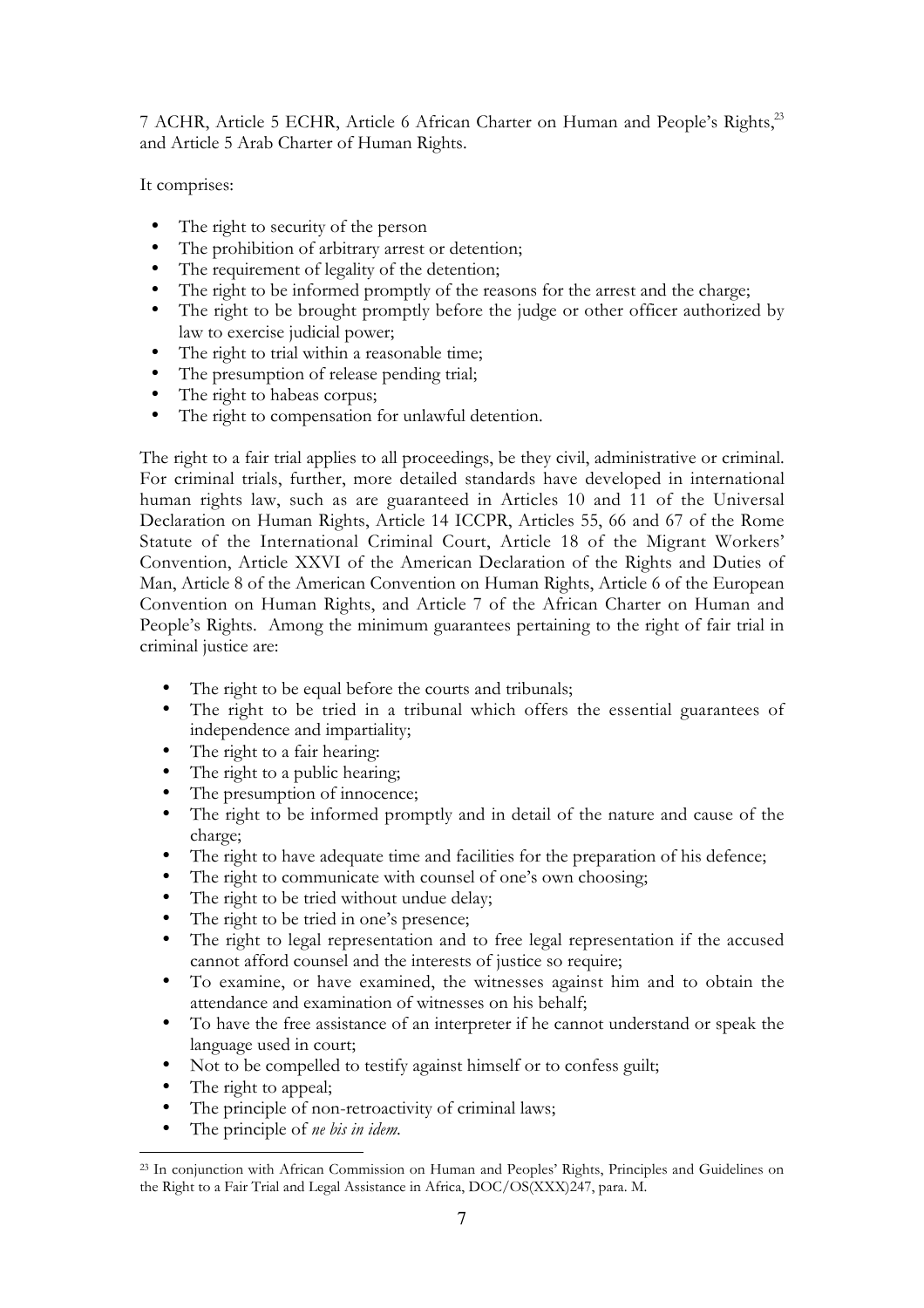As far as the right to liberty and security is concerned, it is important to recall that its fundamental requirements apply at all times, including in times of emergency. Indeed, the European Court of Human Rights has held that even in times of emergency, a state may only derogate from the requirements of Article 5 ECHR to the extent strictly required by the situation, and has supervised state's compliance with their obligation to guarantee prompt judicial intervention in cases of detention as well as safeguards against abuse in detention, such as access to a lawyer, the guarantee of *habeas corpus* proceedings and the right to contact family members.<sup>24</sup> The Inter-American Court of Human Rights has expressly held that 'the writs of habeas corpus and of 'amparo' are among those judicial guarantees that are essential for the protection of various rights whose derogation is prohibited by Article 27 (2) and that serve, moreover, to preserve legality in a democratic society',<sup>25</sup> and that these guarantees 'should be exercised within the framework and the principles of due process of law'.<sup>26</sup> And the Human Rights Committee has held that that the remedy of *habeas corpus* is *per se* inderogable.<sup>27</sup>

With respect to the right to a fair trial, the Human Rights Committee has held that the fundamental requirements of fair trial are non-derogable; it has stated that 'the principles of legality and the rule of law require that fundamental requirements of fair trial must be respected during a state of emergency. Only a court of law may try and convict a person for a criminal offence. The presumption of innocence before a court to enable the court to decide without delay on the lawfulness of detention, must not be diminished by a State party's decision to derogate from the Covenant'.<sup>28</sup> Similarly the Inter-American Court of Human Rights has held that the fundamental guarantees of due process of Article 8 of the American Convention on Human Rights pertain to the judicial guarantees, from which the state cannot derogate even during a state of emergency, insofar as they are essential for the protection of non-derogable rights.<sup>29</sup> The Inter-American Commission on Human Rights has recently made clear that 'the most fundamental fair trial requirements cannot justifiably be suspended under either international human rights law or international humanitarian law.'30 And the African Commission on Human and Peoples' Rights has held that 'no circumstances whatsoever, whether a threat of war, a state of international or internal armed conflict, internal political instability or any other public emergency, may be invoked to justify derogations from the right to a fair trial'.<sup>31</sup>

It is also worth mentioning that that the principle of non-retroactivity $32$  is a nonderogable right under international law.<sup>33</sup> This principle has been interpreted by the

<sup>24</sup> *Brannigan and McBride v the United Kingdom*, Judgment of 26 May 1993, Series A No. 258-A, paras. 55 *et seq.* and 61 *et seq.*; *Aksoy v Turkey*, Judgment of , paras. 76 *et seq.* and 79 *et seq*.

<sup>25</sup> Advisory Opinion OC-8/87, *Habeas Corpus in Emergency Situations*, 30 January 1987, Series A No. 8, para. 42; Advisory Opinion OC-9/87, *Judicial Guarantees in States of Emergency*, 6 October 1987, operative para. 2.

<sup>26</sup> Advisory Opinion OC-9/87, *supra*, operative para. 3.

 $27$  General Comment 29 on Article 4 (2002), para. 16.

<sup>28</sup> *Ibid.*, para. 16.

<sup>29</sup> Advisory Opinion OC-9/87, *supra* , Series A No. 9, para. 30.

<sup>30</sup> Report on terrorism and Human Rights, OEA/Ser.L/V/II.116, Doc. 5 rev. 1 corr., 22 October 2002, para. 261.

<sup>&</sup>lt;sup>31</sup> African Commission on Human and Peoples' Rights, Principles and Guidelines on the Right to a Fair Trial and Legal Assistance in Africa, DOC/OS(XXX)247, para. R.

<sup>32</sup> Guaranteed in Article 15(1) of the ICCPR; Article 11 (2) UDHR; Article 40 (2) (a) CRC; Article 19 (1) MWC; Article 9 ACHR; Article 7 ECHR; Article (2) African Charter on Human and People's Rights; Article 6 Arab Charter on Human Rights.

<sup>33</sup> Article 4 (2) ICCPR; Article 28 (2) ACHR; Article 15 (2) ECHR.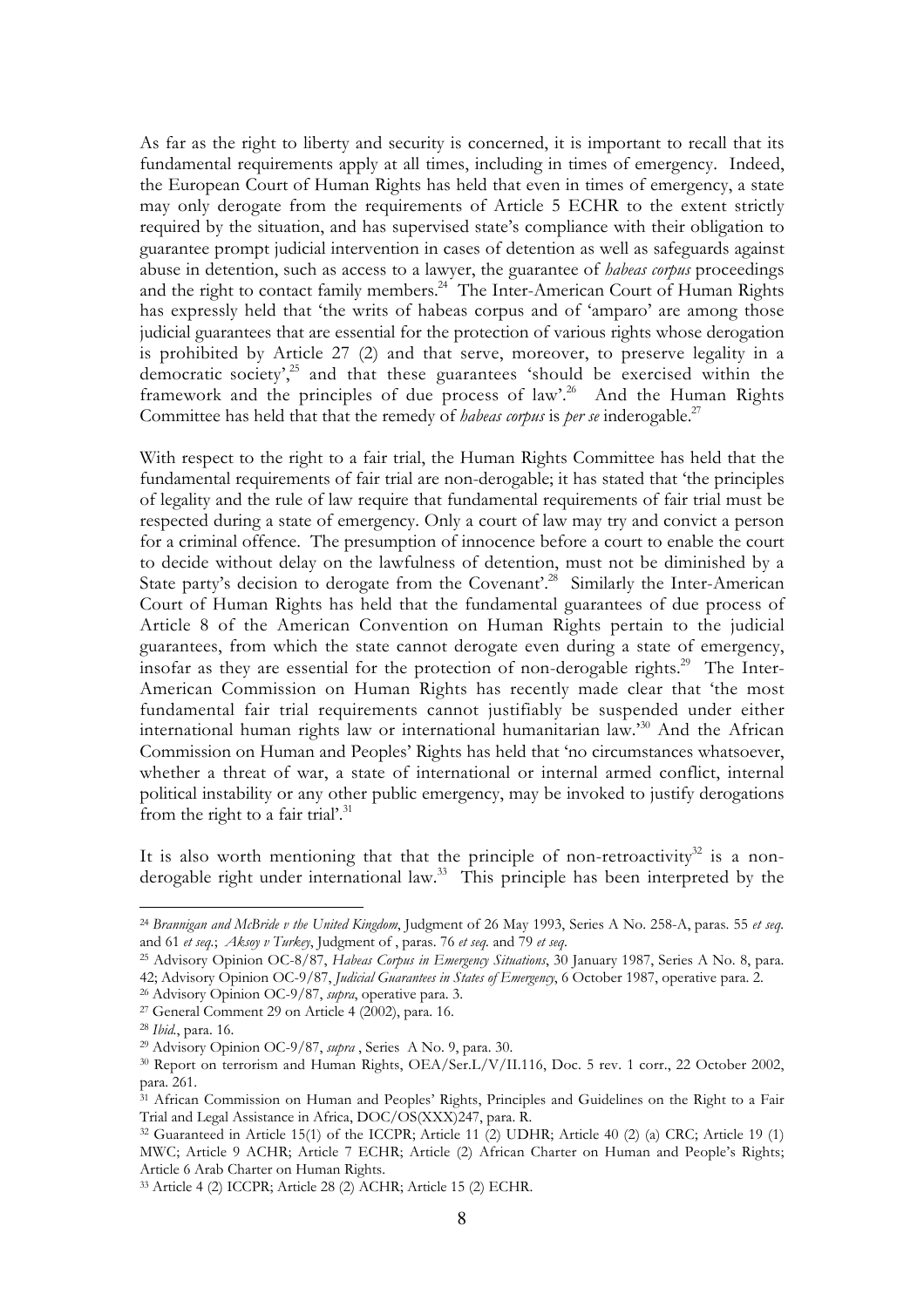Human Rights Committee as meaning that 'the requirement of both criminal liability and punishment [must be] limited to clear and precise provisions in the law that was in place and applicable at the time the act or omission took place, except in cases where a later law imposes a lighter penalty'.

It follows from these findings of the international human rights bodies, that the rights to judicial review, the basic procedural safeguards against abuse in detention, and the basic requirements of fair trial are part of the non-derogable guarantees of international human rights law; this rank as non-derogable rights may be of particular importance for noncitizens, as they are often the target of especially discriminatory measures in times of war or emergency. As stated above, some countries have recently adopted anti-terrorist legislation which is clearly discriminatory against non-citizens.<sup>34</sup>

**\*\*\***

In the following, some of the procedural rights of a particular interest for non-citizens shall be mentioned. It must be stressed, however, that **all** rights of due process are of importance for non-citizens, and that a recommendation recalling their rights in the administration of criminal justice, should make this clear.

#### *a) The right to security of the person*

 $\overline{a}$ 

The right to security of the person should be especially mentioned here, as it is a right linked to many other human rights, particularly the right to physical and mental integrity and the right to life. This becomes very clear from the formulation of Article 3 of the Universal Declaration of Human Rights, which reads: 'Everyone has the right to life, liberty and security of the person'. It is important to note that the right to security not only applies to detained persons, but to all persons within the jurisdiction of the state; also, it not only imposes a negative obligation of the States to respect the security of the person but also a positive obligation to protect persons; thus, the Human Rights Committee has held that it obligates State to protect persons from threats to their personal security.35 It is an important right for non-citizens as it offers them protection from arbitrary detention, but also from threats to their physical integrity, life, etc.

## *b) The right to be informed of the reasons for the arrest and the charge*

The arrested or detained suspect must immediately be informed of the reason for his arrest and the charge against him. As this right must be effectively granted, the information has to be given in a language which he understands. $36$ 

<sup>&</sup>lt;sup>34</sup> In the United Kingdom the anti-terrorist law adopted by parliament on 14 December 2001 allows the police to imprison foreigners without a warrant on grounds of mere suspicion without a judicial investigation. Similarly, in the United States the USA Patriot Act signed into law on 26 October 2001 has extended from 48 hours to seven days the period during which foreigners can be held in police custody if suspected of links with terrorist groups. (Report of the Special Rapporteur on contemporary forms of racism, racial discrimination, xenophobia and related intolerance, E/CN.4/2003/23, para. 45-51.

<sup>35</sup> *Delgado Páez v. Colombia*, 23 August 1990, CCPR/C/39/D/195/1985, para. 5.5; see also the cases *Dias v. Angola*, 18 April 2000, CCPR/C/68/D/711/1996, para 8.3.; *Chongwe v. Zambia*, 9 November 2000, CCPR/C/70/D/821/1998, para. 5.3.;

<sup>36</sup> This is explicitly mentioned in Article 5 (2) ECHR, and similarly applies in the context of other treaties.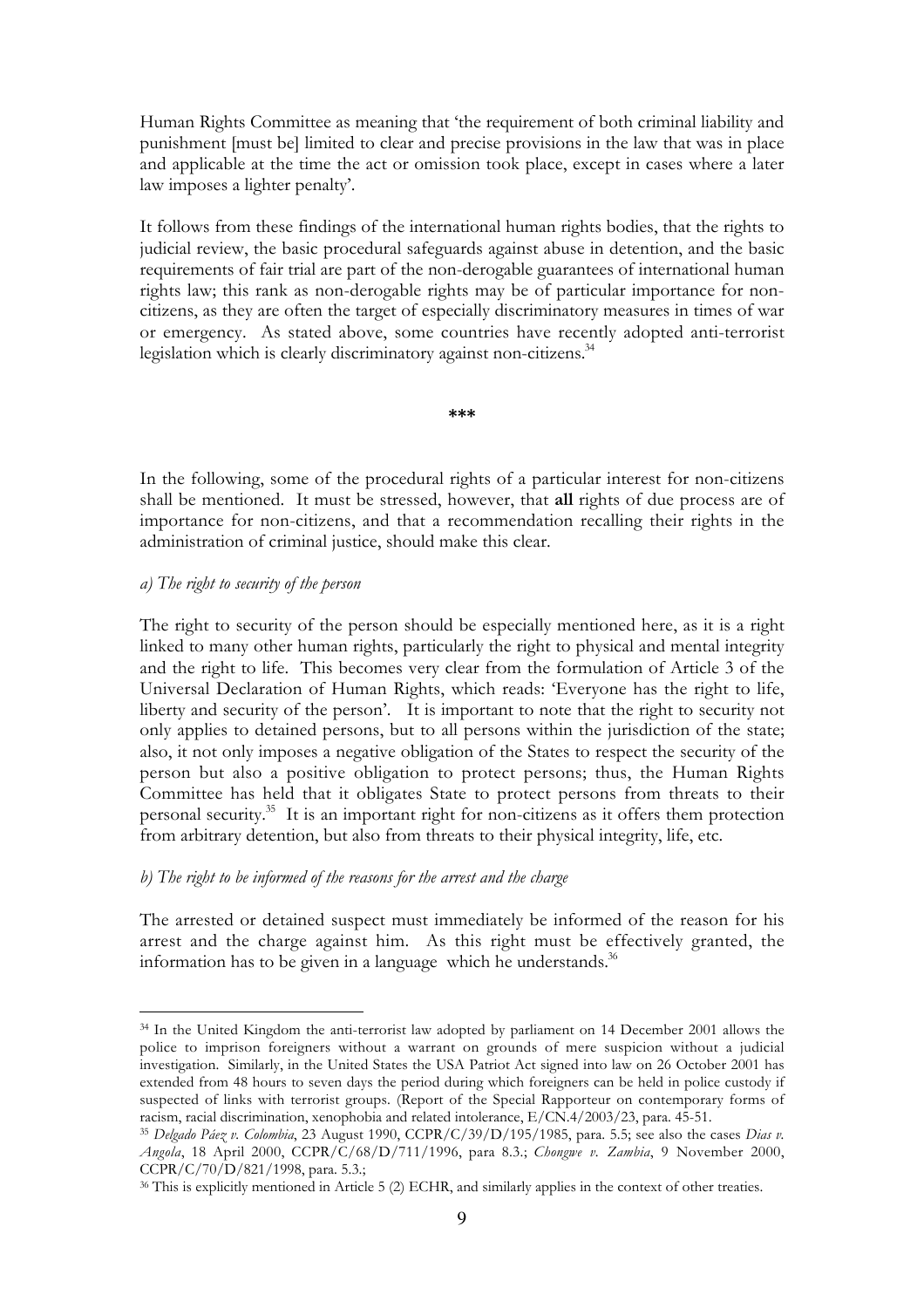#### *c) Detention*

Non-citizens are more likely to be detained at the pre-trial stage.<sup>37</sup> However, pre-trial detention, according to Article 9 (3) ICCPR, should be the exception rather than the rule. For remanding an accused in custody pending trial, substantive reasons must exist, such as the likelihood that the accused would abscond or destroy evidence, influence witnesses or flee from the jurisdiction of the state party. The Human Rights Committee has held that the fact that an accused is a foreigner does not of itself constitute a reason for detention pending trial.<sup>38</sup>

Also, State may abuse of their power to hold persons in administrative detention, even if there is criminal evidence against them. The objective of administrative detention is to guarantee that another measure, such as deportation or expulsion, can be implemented. Nonetheless, it is sometimes used by certain States as a way to extend the detention of a non-citizen *prior to a criminal procedure*. In the United States there have been cases reported were non-citizens of interest to the September 11<sup>th</sup> investigation have been arrested on immigration charges that has allowed the Department of Justice to continue investigating and interrogating them avoiding the greater safeguards of the criminal procedure.<sup>39</sup> The practice of administrative detention is all the more problematic as in most cases those held in administrative detention enjoy far less guarantees than those detained under judicial proceedings.40 The basic guarantees related to the arrest or detention of individuals contained in the body of international human rights law should be applied to all deprivations of liberties, including administrative detention.<sup>41</sup> The Human Rights Committee has manifested its concern about the use of various forms of administrative detention entailing restrictions on access to counsel and to information about the reasons of detention.<sup>42</sup>

The measures against terrorism have not improved the detention situation for noncitizens, as they are, more often than citizens, apprehended and detained on suspicion of terrorist activities.<sup>43</sup> This is not only so in the countries of Western Europe or the United States, where it has been reasonably well documented, but also, for instance, in a region like the former Yugoslavia, where a very high number of arrests and detention concern men from the Middle East.<sup>44</sup>

*d) The right to be tried by an independent and impartial court, previously established by law*

<sup>37</sup> Home Office, 'Race and the Criminal Justice System' (*supra* at note 2), p. 5.

<sup>38</sup> *Michael and Brian Hill v. Spain*, 2 April 1997, CCPR/C/59/D/526/1993, para. 12.3.

<sup>39</sup> Human Rights Watch Report, *Presumption of Guilt: Human Rights Abuses of Post-September 11 Detainees*, Reports Vol. 14, No. 4 (G) – August 2002, p. 5.

<sup>40</sup> Report of the Special Rapporteur on Migrant Workers, 30 December 2002, E/CN.4/2003/85, para. 19 and 20.

<sup>41</sup> Article 9 ICCPR; Human Rights Committee, General Comment No. 8 Article 9 (1982), 4; UN Body of Principles for the Protection of All Persons under Any Form of Detention or Imprisonment.

<sup>42</sup> *Concluding Observations on Israel*, 21 August 2003, CCPR/CO/78/ISR, para. 12.

<sup>43</sup> Report by the Helsinki Federation for Human Rights, Anti-terrorism Measures, Security and Human Rights, April 2003, pp. 85 *et seq*..

<sup>44</sup> *Ibid.*, pp. 79 *et seq*., 83 *et seq*.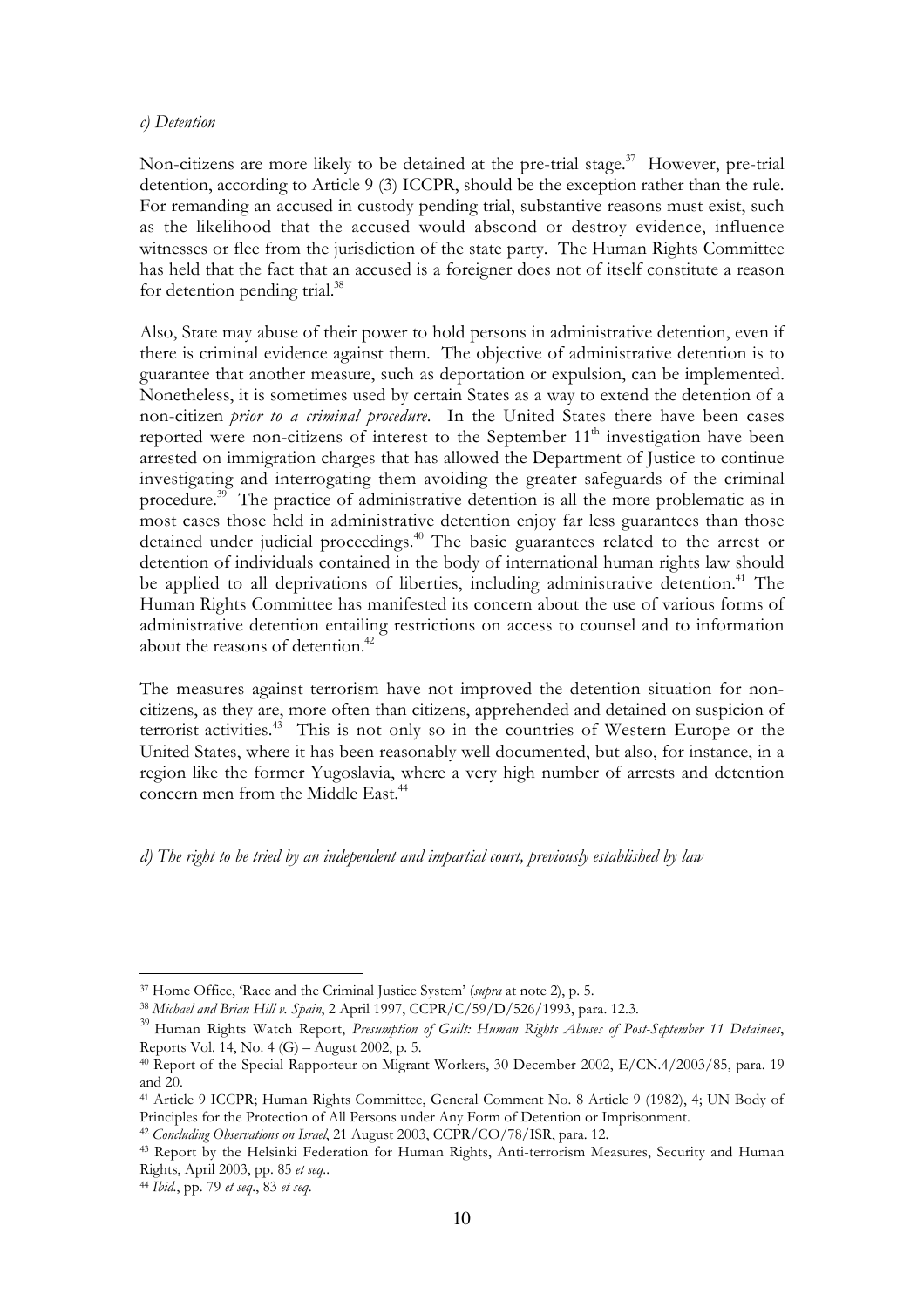The right to an independent and impartial tribunal established by law is protected by many provisions of international law.45 Article 14(1) of the ICCPR states that proceedings in any criminal case are to be conducted by a competent, independent and impartial tribunal established by law. This principle is reiterated in the Basic Principles on the Independence of the Judiciary. The Human Rights Committee has held that 'the right to be tried by an independent and impartial tribunal is an absolute right that may suffer no exception'.46 This right implies 'that the tribunal must be, and be seen to be, independent and impartial',<sup>47</sup> i.e. 'be subjectively free from personal prejudice or bias' and 'offer sufficient guarantees to exclude any legitimate doubt in this respect'.<sup>48</sup> It means that the judge or jury members must not have preconceived ideas about the matter before them or the accused. The Human Rights Committee has held that it is for the tribunal to decide *ex officio* whether there are motives to replace a member of the tribunal.<sup>49</sup>

With regard to non-citizens, racial bias or prejudice against foreigners may impede the impartiality of the tribunal. The Committee on the Elimination of Racial Discrimination stated in the case of *Narrainen v. Norway* that '[i]f members of a jury are suspected of displaying or voicing racial bias against the accused it is incumbent upon the national judicial authorities to investigate the issue and to disqualify the juror if there is a suspicion that the juror might be biased'.<sup>50</sup> Although the Committee did not find a violation in that particular instance, it recommended that '(…) every effort should be made to prevent any form of racial bias from entering into judicial proceedings which might result in adversely affecting the administration of justice on the basis of equality and non-discrimination. (…) due attention [should] be given to the impartiality of juries, in line with the principles underlying article 5 (a) of the Convention'.

#### *e) The presumption of innocence*

The presumption of innocence is spelt out in Article  $11(1)$  of the UDHR,<sup>51</sup> Article 14 paragraph 2 ICCPR, and many other universal and regional instruments.<sup>52</sup> The presumption of innocence applies from the moment of suspicion until the last instance of trial. It means that '[*...*] the burden of proof of the charge is on the prosecution and the accused has the benefit of the doubt. No guilt can be presumed until the charge has

 $\overline{a}$ <sup>45</sup> Article 10 UDHR; Article 40 (2) (b) (iii) CRC; the UN Basic Principles on the Independence of the Judiciary; Article 18 (1) MWC; Article XXVI American Declaration on the Rights and Duties of Man; Article 8 (1) ACHR; Article 6 (1) ECHR; Article 47 of the Charter of Fundamental Rights of the European Union; Recommendation R (94) 12 of the Committee of Ministers of the Council of Europe on the independence, efficiency and role of judges, 13 October 1994; African Commission on Human and Peoples' Rights, Principles and Guidelines on the Right to a Fair Trial and Legal Assistance in Africa, DOC/OS(XXX)247, paras. 4 and 5.

<sup>46</sup> *Miguel González del Río v. Peru*, 28 October 1992, CCPR/C/46/263/1987, para. 5.2.

<sup>47</sup> *Polay Campos v. Peru*, 6 November 1997, CCPR/C/61/D/577/1994, para. 8.8.

<sup>48</sup> ECtHR, *Lawrence v. the United Kingdom*, Decision as to the Admissibility of Application no. 74660/01, p. 8, *Findlay v. the United Kingdom,* Judgment of 25 February 1997, *Reports* 1997-I, para. 73, *Pullar v. the United Kingdom*, Judgment of 10 June 1996, *Reports* 1996-III, para. 30.

<sup>49</sup> *Arvo O. Karttunen v. Finnland*, 23 October 1992, CCPR/C/46/387/1989, para. 7.2.

<sup>50</sup> *Michel L.N. Narrainen*, 15 March 1994, CERD/C/44/D/3/1991, para. 9.3.

<sup>&</sup>lt;sup>51</sup> Everyone charged with a penal offence has the right to be presumed innocent until proved guilty according to law in a public trial at which he has had all the guarantees necessary for his defence.

<sup>52</sup>Principle 36(1) of the UN Body of Principles for the Protection of All Persons under Any Form of Detention or Imprisonment; Article 40 (2) (b) (i) CRC; Article 18 (2) MWC; Article XXVI (2) American Declaration of the Rights and Duties of Man; Article 8 (2) ACHR; Article 6 (2) ECHR; Article 7 (1) (b) African Charter of Human and Peoples' Rights; Article 7 Arab Charter on Human Rights.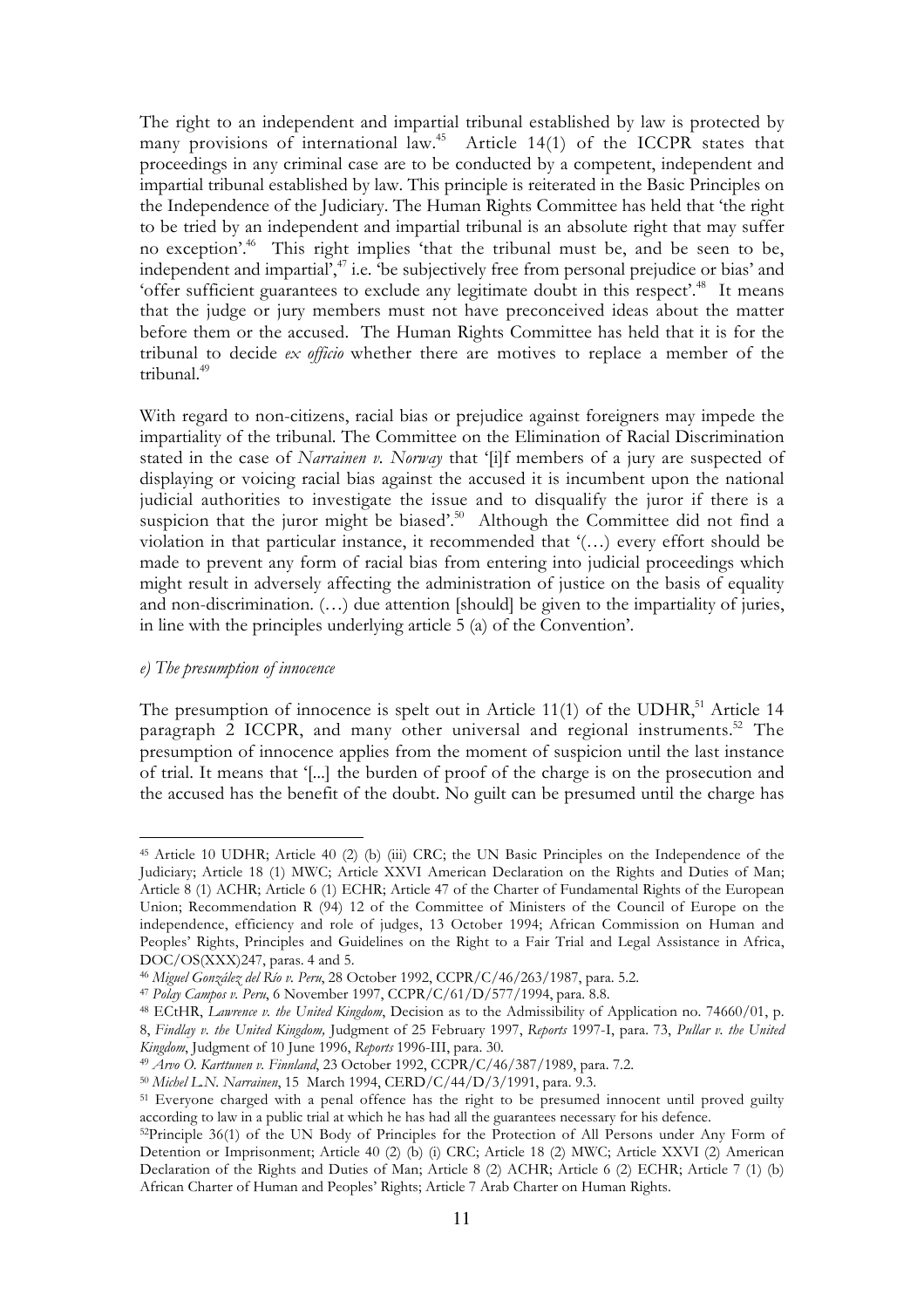been proved beyond reasonable doubt.<sup>553</sup> It is also important to recall that the Human Rights Committee has considered that the presumption of innocence is one of he fundamental principles of fair trial that constitutes a peremptory norm of international law, from which no derogation is permitted under any circumstances.<sup>54</sup> The presumption of innocence must also be respected if an accused uses his or her right to silence. Again, it is worth mentioning that this is of particular importance in trials for terrorism or other offences, for example if courts should draw adverse inferences from the silence of the accused.55

## *f) The right to counsel*

The right to counsel, enshrined in Article 14 paragraph 3 (d) and other provisions of international human rights law<sup>56</sup> applies not only at the trial hearing but already at the pre-trial stage,<sup>57</sup> particularly in case of detention,<sup>58</sup> and during investigation, trial and appeal proceedings.<sup>59</sup> It also embodies the right to communicate confidentially with counsel.<sup>60</sup> It is intrinsically linked to the right to have adequate time and facilities for the defence. Also, the right to silence and the prohibition against self-incrimination may be violated if a person makes a statement without having been informed of the right to counsel.

The right to free legal counsel may be of particular importance for non-citizens, for whom the justice system is difficult to understand, who are often unable to afford a lawyer. The European Court of Human Rights has held in the case of *Quaranta v. Switzerland* that the applicant, who was Italian, should have been granted free legal assistance, especially on account of the fact that he was 'a young adult of foreign origin from an underprivileged background.<sup>561</sup> Similarly, the Inter-American Court of Human Rights has held that the guarantees of a fair trial encompass the right to free legal counsel, since the right to access to justice would otherwise be formal and not real, and that this requirement applied all the more to migrants.<sup>62</sup>

59 Principles 1 and 7 of the Basic Principles on the Role of Lawyers.

 $\overline{a}$ 53 Human Rights Committee, General Comment 13 on Article 14 ((1984), para. 7.

<sup>54</sup> General Comment 29 on Article 4, para. 11.

<sup>55</sup> See Human Rights Committee, *Concluding Observations of the Human Rights Committeee: United Kingdom*, 6 December 2001, CCPR/CO/73/UKOT, para. 17.

<sup>56</sup> See Article 18 (3) (d) MWC, Article 55 (55 (d), 67 (d) of the Rome Statute of the International Criminal Court, Article 8 (2) (d) ACHR, Article 6 (3) (c) ECHR, Principles 1, 5 and 6 of the Basic Principles on the Role of Lawyers; African Commission on Human and Peoples' Rights, Principles and Guidelines on the Right to a Fair Trial and Legal Assistance in Africa, DOC/OS(XXX)247, para. H.

<sup>57</sup> Human Rights Committee, *Borisenko v. Hungary*, 6 December 2002, CCPR/C/76/D/852/1999, para. 7.5; African Commission on Human and Peoples' Rights, Principles and Guidelines on the Right to a Fair Trial and Legal Assistance in Africa, DOC/OS(XXX)247, para. M (2) (b), (e), (f) and N (2).

<sup>58</sup> Principles 10, 17 of the UN Body of Principles for the Protection of All Persons under Any Form of Detention or Imprisonment; Principle 7 of the Basic Principles on the Role of Lawyers; Human Rights Committee, *Concluding Observations on Israel*, 12 August 2003, CCPR/CO/78/ISR, para. 13.

<sup>60</sup> See Human Rights Committee, General Comment 13 on Article 14 (1984), para. 9, explicitly Article 8 (2) (d) ACHR; Article 18 of the UN Body of Principles for the Protection of All Persons under Any Form of Detention or Imprisonment.

<sup>61</sup> *Quaranta v. Switzerland*, Judgment of 24 may 1991, Series A No. 205, para. 35.

<sup>62</sup> Advisory Opinion OC-18/03, *Legal Status and Rights of Undocumented Migrants*, 17 September 2003, para. 126.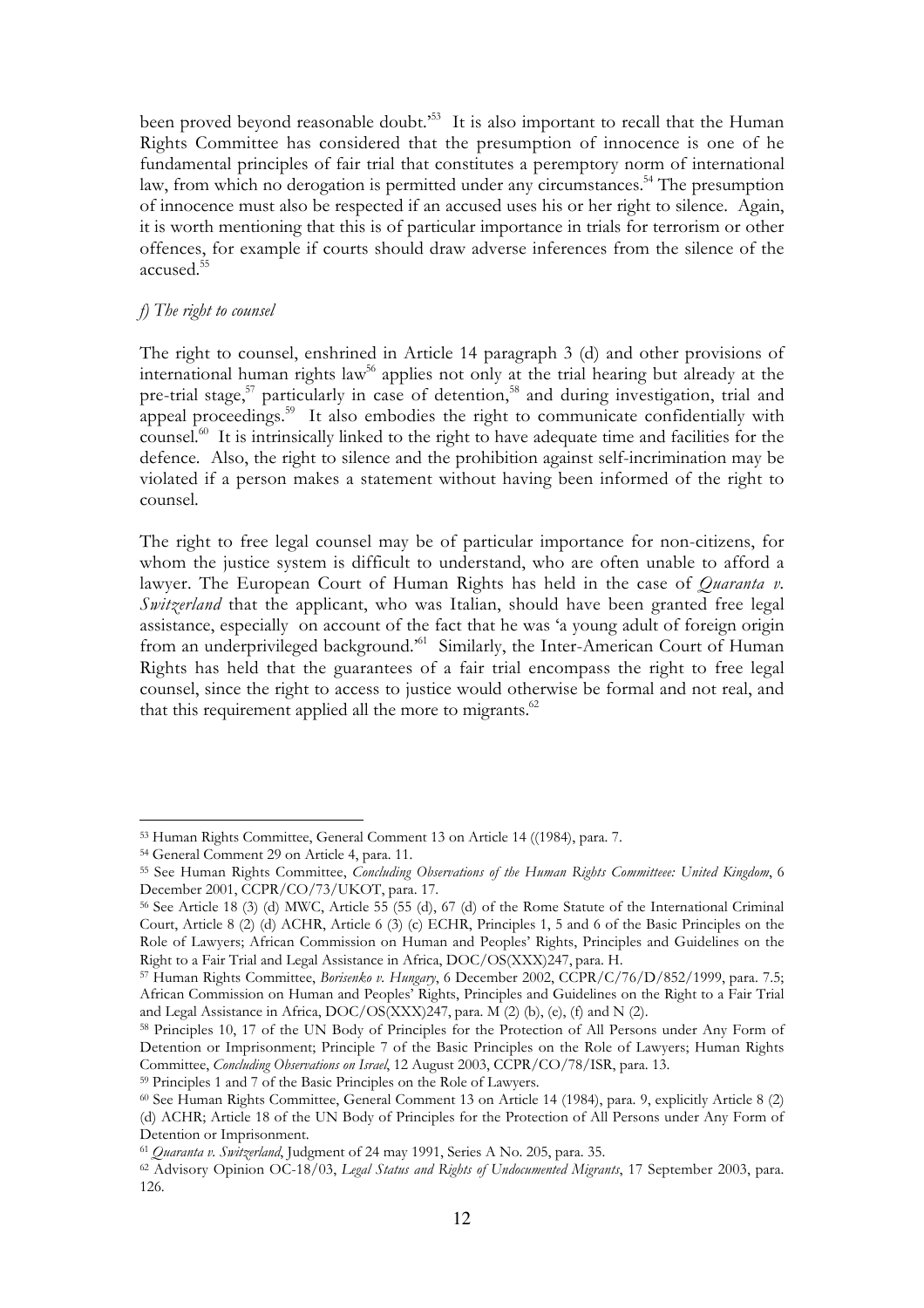The Human Rights Committee has stated that where the State provides legal representation, it is incumbent upon it to ensure the effectiveness of legal representation.<sup>63</sup>

## *g) Right to have the assistance of an interpreter free of charge*

As the non-citizen may not speak the official court language of a particular country, the right to an interpreter $^{64}$  becomes of particular importance for non-citizens. This is particularly so in criminal trials involving immigration offences: often non-citizens will not have resided in a country long enough to understand the language. Authorities sometimes abuse this lack of comprehension to make suspects sign confessions which they do not understand, $65$  or to try persons without their being able to follow the proceedings. Not surprisingly, the right to an interpreter, regardless of the legal status of the person, is therefore one of the rights expressly guaranteed in the United Nations Declaration on the Human Rights of Individuals Who are not Nationals of the Country in which They Live. It is important to note that - unlike the right to free legal assistance - the right to the free assistance of an interpreter is not conditional upon the economic means of the accused, and must be guaranteed regardless of the outcome of the trial.<sup>66</sup> The accused has an automatic right to an interpreter from the moment of detention, if he does not understand the language of the authorities. It must be guaranteed at all stages of the criminal proceedings, including during police questioning. To be meaningful, the interpretation must be competent and accurate. $67$  Here again, it should be mentioned that this rights is intrinsically linked with the right to adequate time and facilities to prepare the defence, and that, of the right to an interpreter is violated, then this will usually amount to a violation of the right to adequate facilities to prepare the defence too.

#### **3. The right to consular protection**

 $\overline{a}$ 

Article 16 of the Vienna Convention on Consular Relations provides that detained noncitizens shall have the right to consular protection.<sup>68</sup> The right to consular protection is

<sup>63</sup> *Borisenko v. Hungary*, 6 December 2002, CCPR/C/76/D/852/1999, para. 7.5; see also and African Commission on Human and Peoples' Rights, Principles and Guidelines on the Right to a Fair Trial and Legal Assistance in Africa, DOC/OS(XXX)247, para. H (f).

 $64$  Guaranteed in Article 14 (3) (f) ICCPR, Article 16 18 (3) (f) MWC, Article 55 (1) (c) and 67 (f) of the Rome Statute of the International Criminal Court, Article 40 (2) (b) (vi) CRC, Article 8 (2) (a) ACHR, Article 6 (3) (e) ECHR, African Commission on Human and Peoples' Rights, Principles and Guidelines on the Right to a Fair Trial and Legal Assistance in Africa, DOC/OS(XXX)247, para. N (4) (a).

<sup>65</sup> Amnesty International, *State Injustice: Unfair Trials in the Middle East and North Africa*, 16 April 1998, AI Index MDE 01/02/98, Chapter 2.

<sup>66</sup> Human Rights Committee, General Comment 13 on Article 14 (1984), para. 13; ECtHR, *Luedicke, Belkacem and Koc*, 28 November 1978, Series A No. 29, paras. 17-19.

<sup>67</sup> See the explicit standard of a 'competent interpreter' in Article 67 (1) (f) of the Rome Statute of the International Criminal Court.

<sup>68</sup> Article 36 of the Vienna Convention on Consular Relations reads:

Communication and Contact with Nationals of the Sending State

<sup>1.</sup> With a view to facilitating the exercise of consular functions relating to nationals of the sending State:

<sup>(</sup>a) consular officers shall be free to communicate with nationals of the sending State and to have access to them. Nationals of the sending State shall have the same freedom with respect to communication with and access to consular officers of the sending State;

<sup>(</sup>b) if he so requests, the competent authorities of the receiving State shall, without delay, inform the consular post of the sending State if, within its consular district, a national of that State is arrested or committed to prison or to custody pending trial or is detained in any other manner. Any communication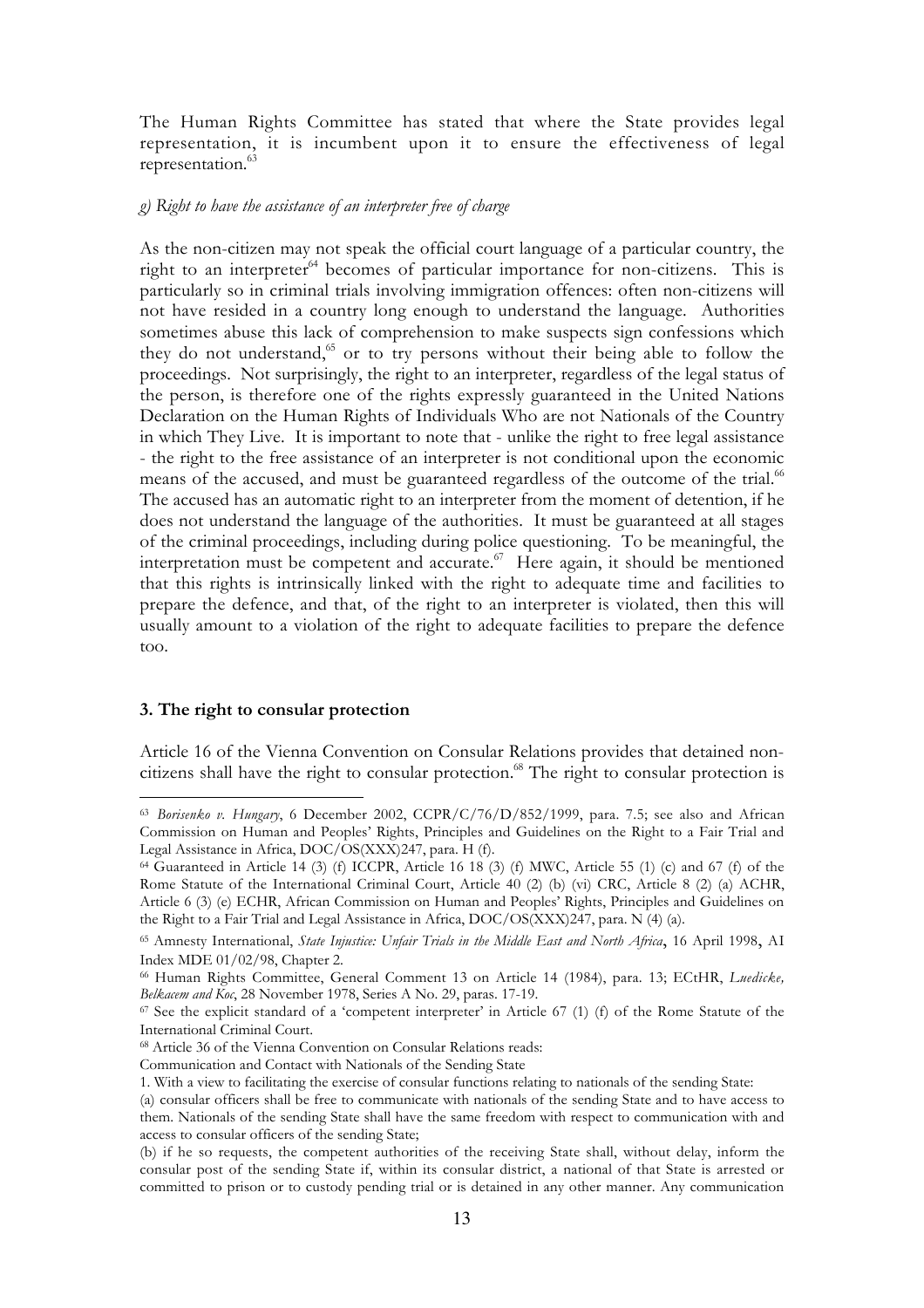equally enshrined in Article 16.2 UN Body of Principles for the Protection of All Persons under Any Form of Detention or Imprisonment and in Article 16 (7) of the Migrant Workers Convention.<sup>69</sup> A right to communicate freely with the consular authority is also guaranteed by Article 10 of the Declaration on the Human Rights of Individuals Who are not Nationals of the Country in which They Live. Consular protection encompasses the right of the national of the sending state to **request** that the competent authorities of the host State notify the consular post of the sending State without delay, the right of the consular authorities of the sending State **to provide assistance** to their nationals, the right of the national and the authorities of the sending State to **communicate with each other freely** and the right of the national of the sending State **to be informed** of his rights. Yet, it is often the case that non-citizens are not notified of this right, which is of particular relevance when they face the death penalty.<sup>70</sup>

It clearly follows from the wording of Article 36 (1) of the Vienna Convention on Consular Relations that this provisions confer individual rights to the detained nonnational, particularly since Article 36 (1) (b) speaks of '*his* rights under this subparagraph' and since, under Article 36 (1) (c), consular assistance should not be granted if the detainee 'expressly opposes such action'. This has been confirmed by recent jurisprudence of international courts and bodies on Article 36. Indeed, the International Court of Justice has held that 'Article 36, paragraph 1, creates individuals rights'.<sup>71</sup> The United Nations Commission on Human Rights has reaffirmed the rights of the accused under Article 36 in its Resolutions on the question of the death penalty, $^{72}$  the General Assembly of the Organization of American States has recalled them in its Resolutions on the Rights of Migrant Workers,<sup>73</sup> and the African Commission on Human Rights has stated them in its Principles and Guidelines on the Rights to a Fair Trial and Legal Assistance in Africa.74

addressed to the consular post by the person arrested, in prison, custody or detention shall also be forwarded by the said authorities without delay. The said authorities shall inform the person concerned without delay of his rights under this sub-paragraph;

<sup>(</sup>c) consular officers shall have the right to visit a national of the sending State who is in prison, custody or detention, to converse and correspond with him and to arrange for his legal representation. They shall also have the right to visit any national of the sending State who is in prison, custody or detention in their district in pursuance of a judgment. Nevertheless, consular officers shall refrain from taking action on behalf of a national who is in prison, custody or detention if he expressly opposes such action.

<sup>2.</sup> The rights referred to in paragraph 1 of this Article shall be exercised in conformity with the laws and regulations of the receiving State, subject to the proviso, however, that the said laws and regulations must enable full effect to be given to the purposes for which the rights accorded under this Article are intended.

<sup>69</sup> See also Article 16 (5) of the Protocol against the Smuggling Migrants by Land, Sea and Air, supplementing the United Nations Convention against Transnational Organized Crime (not yet in force).

 $70$  See, e.g., the pending case before the International Court of Justice concerning 52 Mexican nationals facing the death penalty, I.C.J. Press Release 2003/45, 23 December 2003 [http://www.icjcij.org/icjwww/ipresscom/ipress2003/ipresscom2003-45\_mus\_20031223.htm, viewed 8 January 2004].

<sup>71</sup> I.C.J., *LaGrand Case (Germany v United States of America)*, 27 June 2001, para. 77 [to be found at… ]; the Court did not pronounce itself, however, on the question whether Article 36 of the Vienna Convention constitutes a human right.

<sup>72</sup> Resolution 2003/67 of 24 April 2003, para. 4 (f); Resolution 2002/77 of 25 April 2002, para. 4 (e); Resolution 2001/68 of 25 April 2001, para. 4 (d).

<sup>73</sup> General Assembly Resolution 1928, AG/RES. 1928 (XXXIII-O/03), The Human Rights of All Migrant Workers and Their Families, para. 2; Resolution 1898, AG/RES. 1898 (XXXII-O/02), para. 2; Resolution 1775 AG/RES. 1775 (XXXI-O/01), para. 4; Resolution 1717, AG/RES. 1717 (XX-0/00), para. 4.

<sup>74</sup> Principles and Guidelines on the Right to a Fair Trial and Legal Assistance in Africa, DOC/OS(XXX)247, para. M (2) (d) and (e).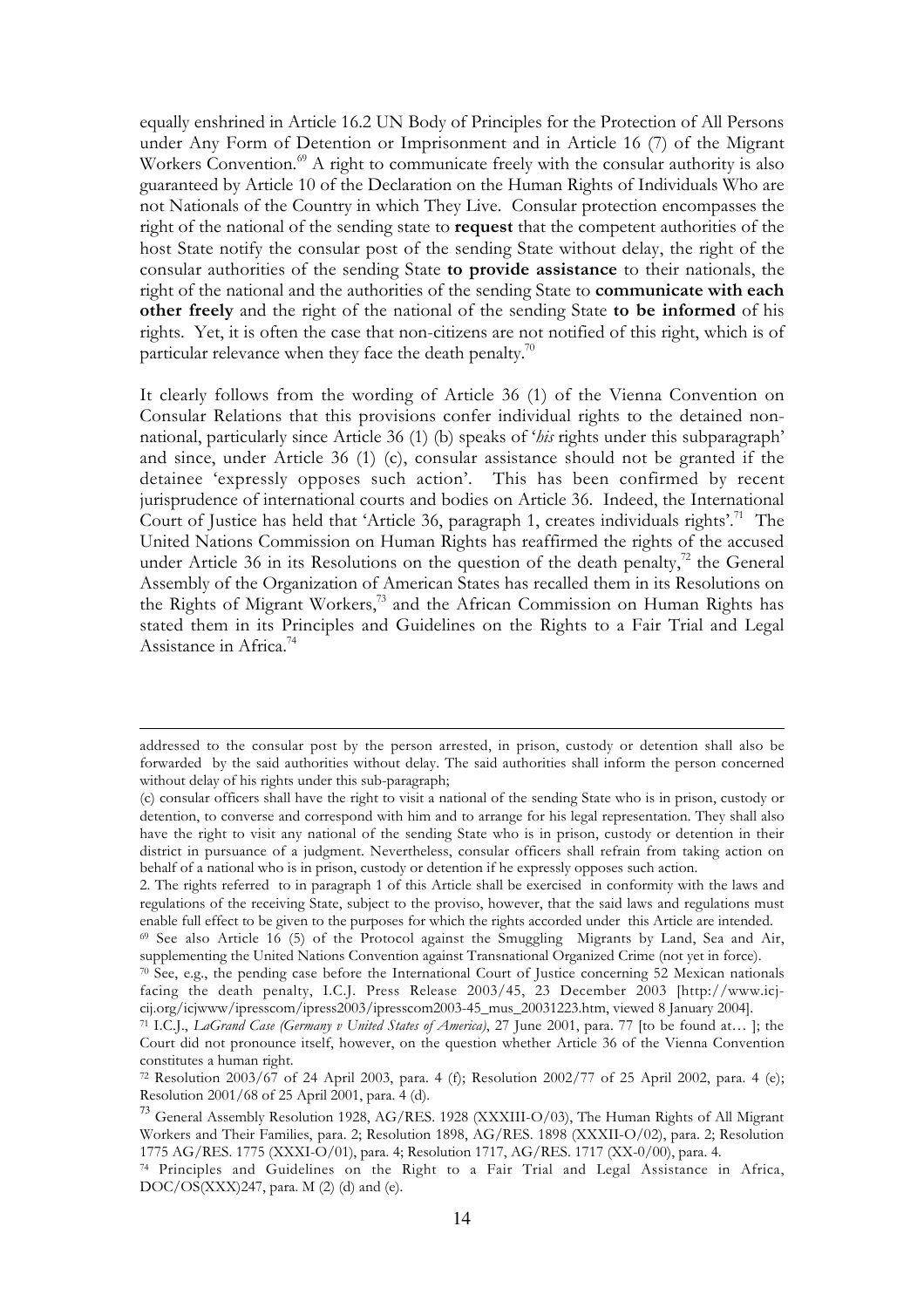The most extensive analysis has been provided by the Inter-American Court of Human Rights, which has held that 'Article 36 of the Vienna Convention on Consular Relations endows a detained foreign person with individual rights that are counterpart to the host State's correlative duties'.<sup>75</sup> It has held that it is incumbent upon the State to identify individuals whom it detains or subjects to a criminal trial, and that where it may be difficult to the State to ascertain the nationality of the individual, it should nevertheless advise the detainee of his rights.<sup>76</sup> As far as the requirement 'without delay' is concerned, the Inter-American Court of Human Rights has held that notification, whose purpose is that the accused has an effective defense, must be prompt, i.e. it 'must be made at the time the accused is deprived of his freedom, or at least before he makes his first statement before the authorities'.<sup>77</sup> The Court has held that the right to consular protection pertains to 'the minimum guarantees essential to providing foreign nationals the opportunity to adequately prepare their defense and receive fair trial', $\frac{78}{3}$  and is therefore part of the minimum guarantees of Article 14 ICCPR. As a consequence, the Court concluded that 'the nonobservance of a detained foreign national's right to information, recognized in Article 36 (1)(b) of the Vienna Convention on Consular Relations, is prejudicial to the guarantees of the due process of law; in such circumstances imposition of the death penalty is a violation of the right not to be 'arbitrarily' deprived of one's life.'79

The Inter-American Commission on Human Rights has followed a similar approach and held that the 'right to information under Article 36(1)(b)of the Vienna Convention on Consular Relations constitute[s] a fundamental component of the due process standards to which [the accused] is entitled under Articles XVIII and XXVI of the American Declaration [on the Rights and Duties of Man] and that the failure to respect and ensure this obligation constitute[s] serious violations of (…) the right to due process and to a fair trial under these provisions of the Declaration'.<sup>80</sup> It also held that the execution of the applicant based upon such flawed criminal proceedings would constitute an arbitrary deprivation of the applicant's life, contrary to Article I of the Declaration.<sup>81</sup>

It is thus clear from the wording of Article 36 (2) of the Vienna Convention on Consular Relations and the current status of international law, that the right to consular assistance and protection is an individual right of the non-national detainee. It has been accepted both by the United Nations Commission on Human Rights and regional human rights bodies as pertaining to the body of international human rights law. As such, it is important that the Committee on the Elimination of Racial Discrimination explicitly and comprehensively reaffirm this right in its General Recommendation on non-citizens.

<sup>75</sup> Advisory Opinion OC-16/99 of October 1 1999, *The Right to Information on Consular Assistance in the Framework of the Guarantees of the Due Process of Law*, Series A No. 16, para. 84.

<sup>76</sup> *Ibid*, para. 96.

<sup>77</sup> *Ibid*, para. 106.

<sup>78</sup> *Ibid*, para. 122.

<sup>79</sup> *Ibid*, para. 137.

<sup>80</sup> Report No. 52/02, Merits, Case 11.753, *Ramón Martínez Villareal v United States*, 10 October 2002, para. 84.

<sup>81</sup> *Ibid*, para. 85.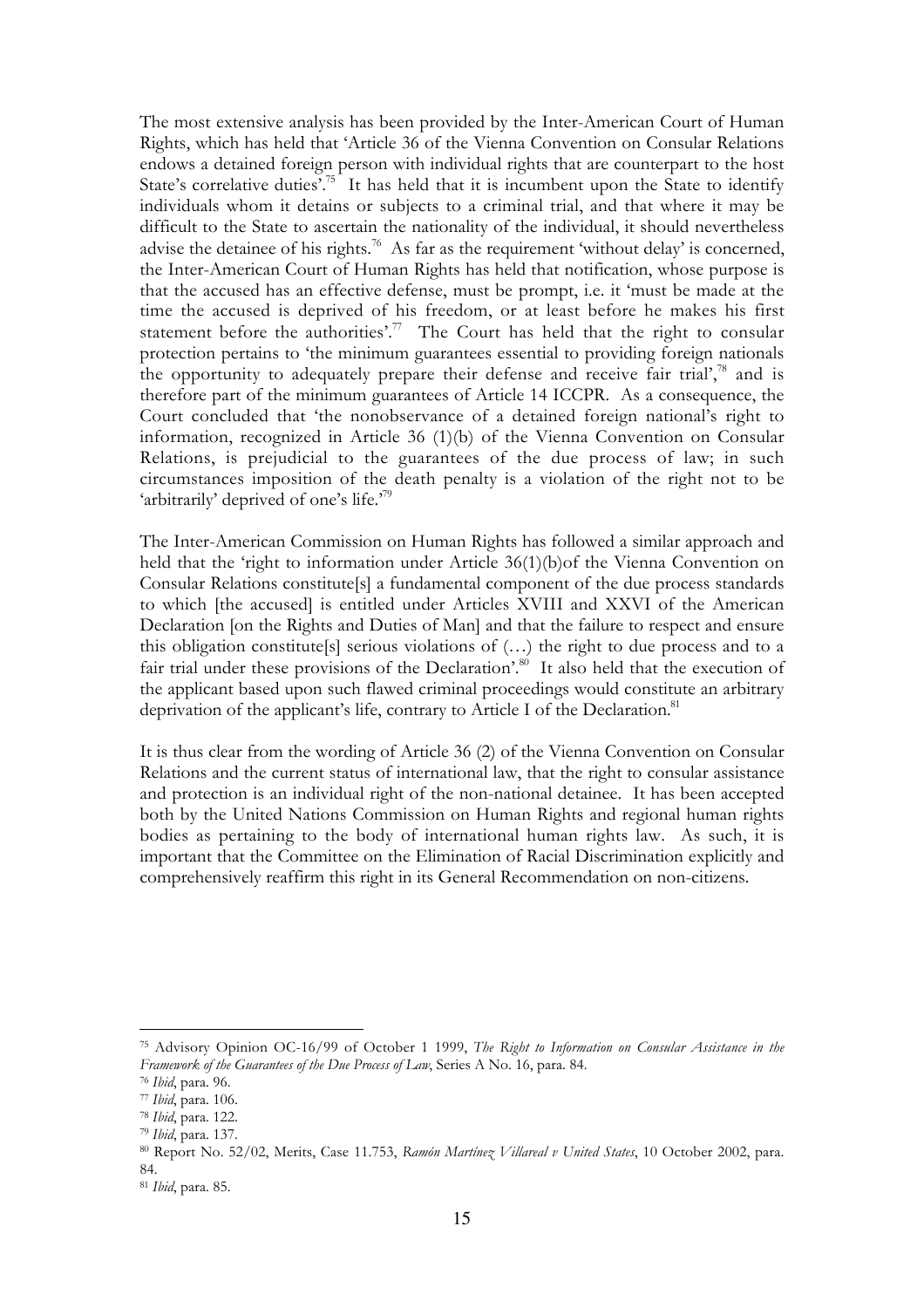#### **III. NON-CITIZENS VICTIMS OF HUMAN RIGHTS VIOLATIONS OR CRIME**

As it is established in the International Covenant on Civil and Political Rights, each State party to the Covenant has the obligation to respect and to ensure to all individuals within its territory and subject to its jurisdiction, regardless of their national origin, all the rights recognized in the Covenant.<sup>82</sup> Article 2 (3) of the ICCPR requires a State party to the Covenant to provide effective remedies for any violation of the provisions of the Covenant, and this must include the determination of the right to remedy by a competent authority (judicial, administrative or legislative) and to ensure the enforcement of such remedies when granted. This constitutes a fundamental obligation that cannot be derogated during a state of emergency.<sup>83</sup>

As the Committee on the Elimination of Racial Discrimination has noted, discrimination is aggravated when combined with insufficient possibilities to bring complaints and obtain reparation.<sup>84</sup> However, non-citizens who are victims of crime are at a disproportionate risk to be unsatisfied with the protection afforded by the criminal justice system, since crime is often inadequately investigated or punished, and they are sometimes excluded from the possibility to obtain reparation when they are victims of crime.85 This is a particular problem when they are victims of crimes with a racial motivation, as they are twice victimised, as victims of crime and as victims of discrimination.

Again, it should be recalled that the terrorist attacks of 11 September 2001 triggered a wave of criminal attacks against Muslims, Arabs, or people mistakenly identified with these groups. The highly discriminatory measures taken by the State authorities under the guise of national security have sometimes exploited and aggravated the intolerance of the public.<sup>86</sup>

## **1. The duty of the state to investigate and punish racist or xenophobic crime**

It is often the case that crime is more likely to be punished when it is perpetrated against citizens, or citizens belonging to the religious or ethnic majority in the country rather than minorities or non-citizens.87 Indeed, non-citizens are more likely than citizens to confront inaction by state authorities when they are victims of crime. Where non-citizens are victims of crime, they are less likely to be satisfied with the police response rate and suspects are less likely to be identified.<sup>88</sup> Therefore, the Committee on the Elimination of Racial Discrimination has found in its Concluding observations on country reports

 $\overline{a}$ 82 Art. 2. (1) ICCPR.

<sup>83</sup> Human Rights Committee, General Comment No. 29 on States of Emergency (Article 4) (2002), para. 14.

<sup>&</sup>lt;sup>84</sup> CERD, Response to the Questionnaire sent by the Special Rapporteur on the rights of non-citizens, 20 March 2003, CERD/C/62/Misc.17.Rev.3, response to question 2.

<sup>85</sup> The Committee on the Elimination of Racial Discrimination has expressed concern that certain categories of foreigners were not entitled to redress for acts of racial discrimination committed against them, *Concluding Observations on Germany*, CERD/C/304/Add.24, 23 April 1997, paras. 18, 22.

<sup>86</sup> Lawyers Committee for Human Rights, *A Year of Loss*, 2002, pp. 22-24; See the Report by the Helsinki Federation for Human Rights, Anti-terrorism Measures, Security and Human Rights, April 2003, pp. 101 et *seq.* describing the backlash in violent attacks occurred in many countries.

<sup>87</sup> See Amnesty International, *Racism and the Administration of Justice*, Amnesty International Publications, London 2001, AI Index: Act 40/020/2001, Chapter 3 'Impunity and lack of State protection'.

<sup>88</sup> *Concluding Observations on Finland*, 10 December 2003, CERD/C/63/CO/5, para. 17; see also Home Office, 'Race and the Criminal Justice System', p. 3.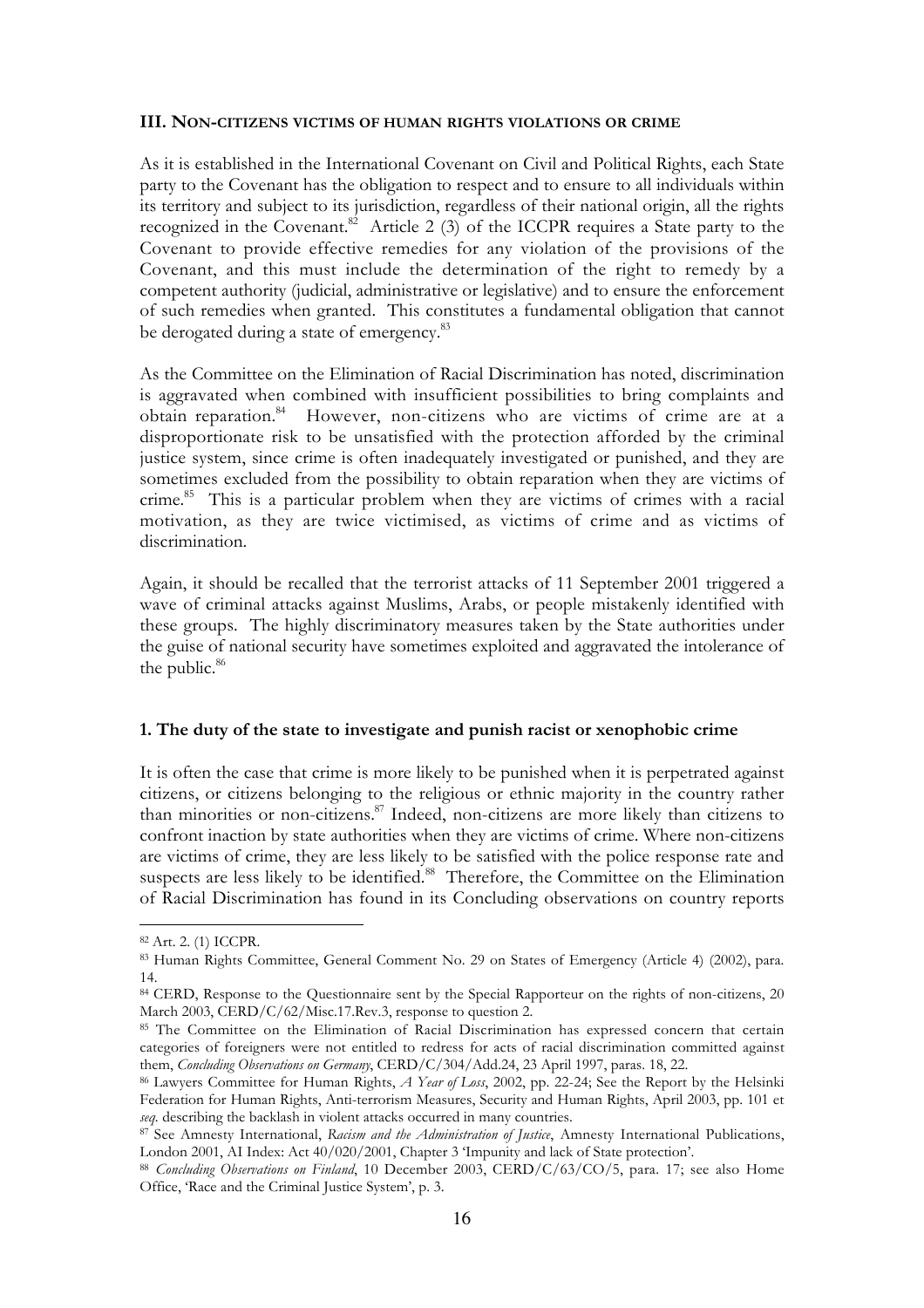that racial incidents against foreigners were not sufficiently prosecuted and has recommended the prevention and prosecution of racial incidents against foreign nationals.89 Similarly, in its decision in the case No. 4/1991 (*L.K. v. The Netherlands*) the Committee emphasized that States parties to the Convention on the Elimination of all forms of Racial Discrimination have a positive obligation to take effective action against reported incidents of racial discrimination. Indeed, the duty to punish racist crime follows from Article 4 (a) CERD, which reads:

'States Parties […] shall declare an offence punishable by law all dissemination of ideas based on racial superiority or hatred, incitement to racial discrimination, as well as all acts of violence or incitement to such acts against any race or group of persons of another colour or ethnic origin, and also the provision of any assistance to racist activities, including the financing thereof.'

The application of this provision to non-citizens may not be excluded through Article 1 (2) CERD, this article only refers to distinctions, exclusions, restrictions or preferences made by a State and cannot, therefore, be understood to apply to violent crime committed by private persons. In this sense, the Committee on the Elimination of Racial Discrimination comments, as a matter of consistent practice, on racist incidents concerning non-citizens.<sup>90</sup>

The duty to punish perpetrators of racist or xenophobic crimes also follows from the general duty of states to guarantee the human rights of all, and to protect individuals from any act or omission, by state or non-state actors, that impairs the enjoyment of their human rights. Indeed, crime against non-citizens, particularly violent crime and crime of a racist or xenophobic nature, affects non-citizens' human rights to nondiscrimination, to human dignity, to physical and mental well-being, including the right to life. For crimes of such nature, the duty to punish perpetrators has been recognized by international human rights jurisprudence, in particular the Human Rights Committee,<sup>91</sup> the Inter-American Court on Human Rights,<sup>92</sup> and the European Court on Human Rights.<sup>93</sup> Similarly, states have a duty to promptly, effectively and impartially investigate such acts that may impair non-citizens enjoyment of their human rights. $^{94}$  It

 $\overline{a}$ <sup>89</sup> CERD, *Concluding observations on Italy*, CERD/C/304/Add.68, 7 April 1999, paras. 9 and 14; see also *Concluding Observations on Germany*, CERD/C/304/Add.115, 27 April 2001, para. 14 (c); *Concluding Observations on France*, 19 April 2000, CERD/C/304/Add.91, para. 11.

<sup>90</sup> See *Concluding observations on Italy*, CERD/C/304/Add.68, 7 April 1999, para. 9; CERD, *Concluding Observations on Germany*, 27 April 2001, para. 10. Also, Article 5 (b) CERD enshrines the right of all persons to 'security of person and protection by the State against violence or bodily harm, whether inflicted by government officials or by any individual, group or institution'

<sup>91</sup> See, for instance, Human Rights Committee, *Concluding Observations on Slovakia*, 22 August 2003, CCPR/CO/78/SVK, para. 17; *Concluding Observations on the Czech Republic*, 27 August 2001, CCPR/CO/72/CZE, para. 10; *Concluding Observations on the Russian Federation*, 6 November 2003, CCPR/CO/79/RUS, para. 24; *Concluding observations: Hungary,* 19 April 2002, CCPR/CO/74/HUN, para. 12; see also the above mentioned decision in *Delgado Páez v. Colombia*, 23 August 1990, CCPR/C/39/D/195/1985, para. 5.5., in which the Committee held that the right to security imposes an obligation on States to protect persons against threats to their personal security.

<sup>92</sup> Since the judgment of *Velásquez Rodríguez v. Honduras*, Judgment of 29 July 1988, Series C No. 4, paras 147, 187.

<sup>93</sup> Since *X and Y v. the Netherlands,* judgment of 26 March 1985, Series A No. 91, para. 27.

<sup>94</sup> Committee on the Elimination of Racial Discrimination: *L.K. v. the Netherlands*, 16 March 1993, CERD/C/42/D/4/1991, para. 6.9; *Habassi v. Denmark*, 6 April 1999, CERD/C/54/D/10/1997, para. 9.3- 10 [investigation as part of the remedy pursuant to Art. 6]; *Kashif Ahmad v. Denmark*, 8 May 2000, CERD/C/56/D/16/1999, para. 6.4.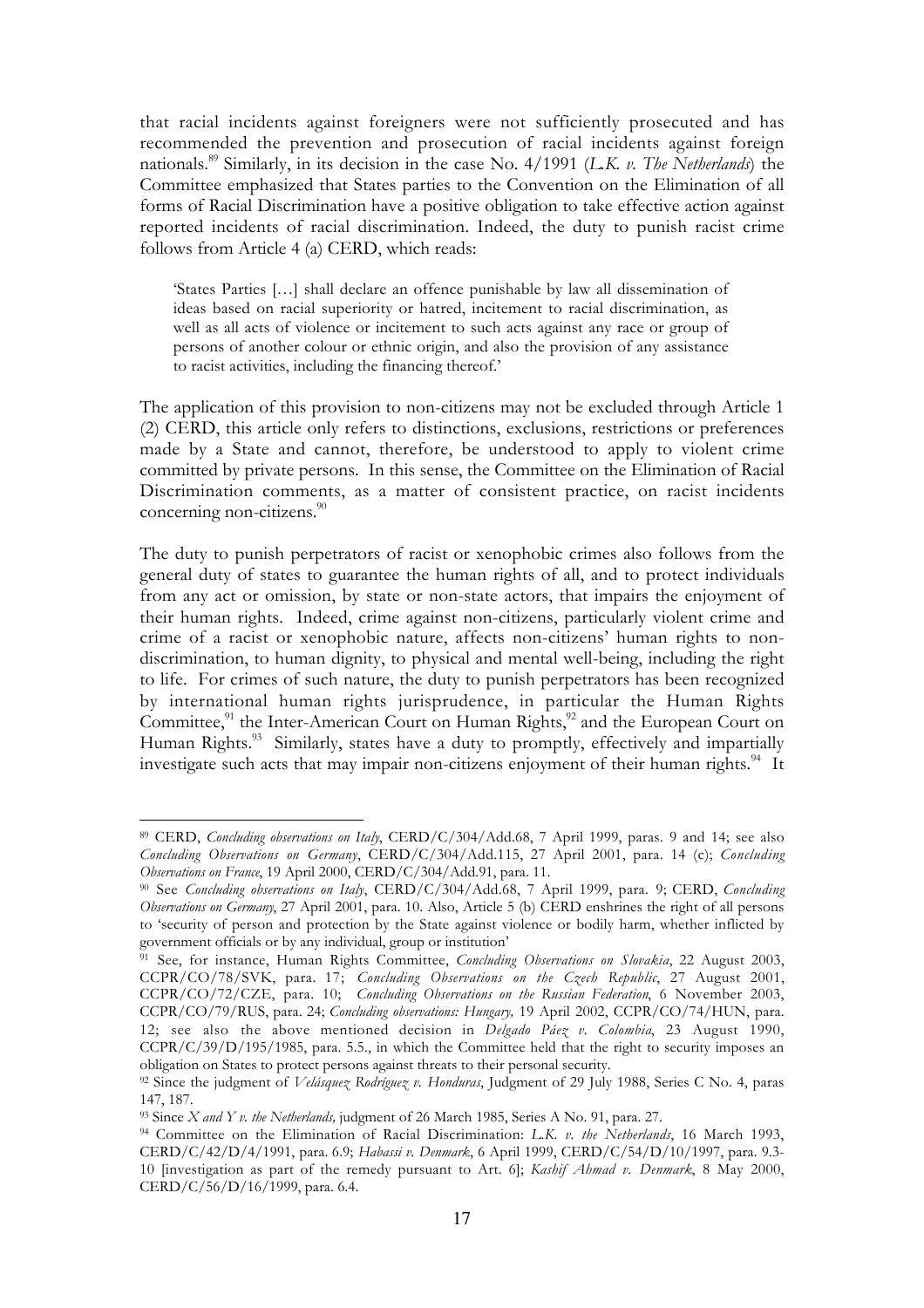has also been held explicitly by the European Commission on Racism and Intolerance that racist offences must be penalised, investigated, prosecuted, and punished.<sup>95</sup>

The duty to punish racist or xenophobic crime implies, as expressed in Article 4 (a) that an offence of this nature must be enshrined in the domestic criminal code, and that such offence should specifically refer to the racist or xenophobic nature of the crime.<sup>96</sup> The tribunals have to acknowledge the racist nature of offences.<sup>97</sup> The Committee on the Elimination of Racial Discrimination has also welcomed measures of States who considered racial motivation as an aggravating circumstance of a crime.<sup>98</sup> Nonetheless, it has also held that the enactment of legislation making racial discrimination a criminal offence does not in itself represent full compliance with the obligations of States parties under the Convention. It is incumbent upon States to investigate with due diligence and expedition.<sup>99</sup> The duty to investigate a racist or xenophobic crime effectively may imply the need to recognize the crime as being of such racist or xenophobic nature at the investigation, for disregard of the particular motivation of the perpetrator of the crime may lead to an ineffective investigation and prosecution.<sup>100</sup>

The duty to investigate will only be complied with effectively if trust is established between non-citizens and the actors involved in the criminal justice system, i.e. the prosecution and the courts, but first and foremost the police, who is the primary addressee of complaints on crime. When referring to the importance of the role of the police, the Committee on the Elimination of Racial Discrimination in the *M.B. v. Denmark* case stated: ' […] the Committee wishes to emphasize the importance it attaches to the duty of the state party and, for that matter, of all States parties, to remain vigilant, in particular by prompt and effective police investigations of complaints, that the rights established under article 5, paragraph f, is enjoyed without discrimination by all persons, national or foreigners, under the jurisdiction of the state party.<sup>101</sup> As the European Court of Human Rights has held, '[w]here [an] attack is racially motivated, it is particularly important that the investigation is pursued with vigour and impartiality,

For other human rights bodies, see only: Human Rights Committee *Concluding Observations: Peru*, 25 July 1995, CCPR/C/79/Add.67, para. 22; *Concluding observations: Hungary,* 19 April 2002, CCPR/CO/74/HUN, para. 12; *Concluding observations: Ukraine*, 12 November 2001, CCPR/CO/73/UKR, para. 13; Inter-American Court of Human Rights, *Velásquez Rodríguez Case. Compensatory damages* (Art. 63(1) American Convention on Human Rights), Judgment of July 21, 1989. Series C No.7, paras 34, 35; European Court of Human Rights, *Finucane v the United Kingdom*, Judgment of 1 July 2003, para. 89; African Commission on Human and Peoples' Rights, *The Social and Economic Rights Action Center and the Center for Economic and Social Rights v. Nigeria*, Communication 155/96 (30th Ordinary Session, Oct 2001), paras 57, 61.

<sup>95</sup> ECRI, General Policy Recommendation No. 7 on National Legislation to Combat Racism and Racial Discrimination, 13 December 2002, CRI (2003) 8, paras. 5-7, 1-23, 28.

<sup>96</sup> See also *Report on the Stephen Lawrence Inquiry* by Sir William MacPherson of Cluny, February 1999, Chapter 6, published by  $HMSO$  [http://www.archive.officialdocuments.co.uk/documents/cm42/4262/4262.htm, viewed 8 January 2004], para. 12.

<sup>97</sup> *Concluding Observations on the Czech Republic*, 10 December 2003, CERD/C/63/CO/4, para. 15; Human Rights Committee, *Concluding Observations on the Russian Federation*, 6 November 2003, CCPR/CO/79/RUS, para. 24.

<sup>&</sup>lt;sup>98</sup> *Concluding Observations on Finland*, 10 December 2003, CERD/C/63/CO/5, para. 9; the same has been recommended by ECRI, General Policy Recommendation No. 7 on National Legislation to Combat Racism and Racial Discrimination, 13 December 2002, CRI (2003) 8, para. 21.

<sup>99</sup> *L.K. v. the Netherlands*, Communication No. 4/1991: Netherlands, 16 March 1993, para. 6.4 and 6.6.

<sup>100</sup> See the account of the link between the failure to effectively investigate and the lack of a particular approach to the investigation of a racial attack because of the failure to place race at the centre of the crime in the *Report on the Stephen Lawrence Inquiry (supra* note 96), para. 9.

<sup>101</sup> *M.B. v. Denmark*, Communication No. 20/2000: Denmark, 15 March 2002, para. 10.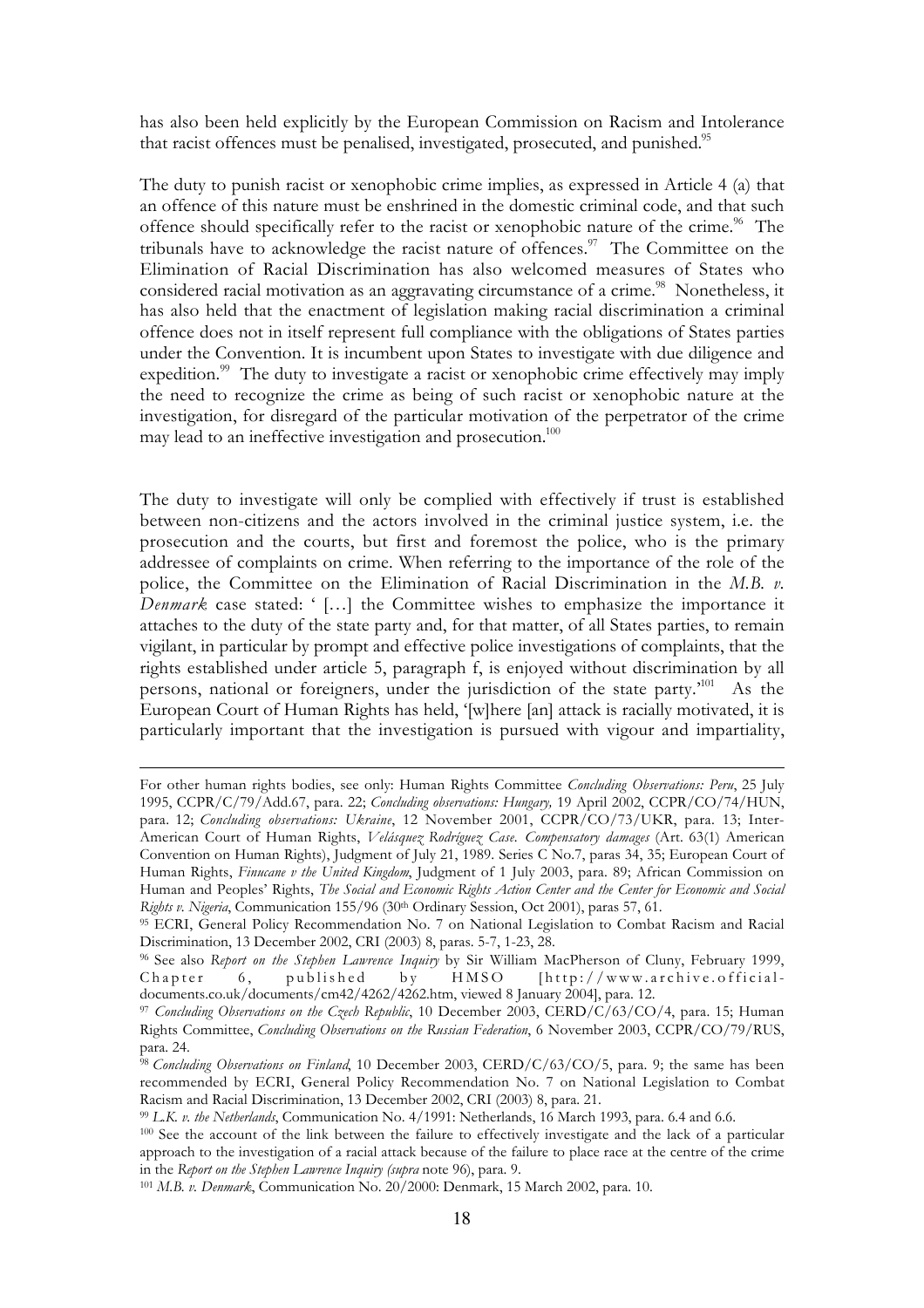having regard to the need to reassert continuously society's condemnation of racism and to maintain confidence of minorities in the ability of the authorities to protect them from the threat of racist violence.<sup> $102$ </sup> This implies training to achieve sensitivity concerning racial discrimination and non-citizens in the police force, a request that is constantly made by studies on discrimination in the Criminal Justice System.<sup>103</sup> It has also been specifically recommended by the Human Rights Committee.<sup>104</sup>

Also, victims and their families have an effective right of participation and be treated without discrimination or prejudice. The investigation authority must be independent from those implicated in the event and be seen to be independent - which means not only a hierarchical, personal or institutional independence, but also a practical independence. Such an inquiry calls for reasonable steps to secure the evidence, including witness testimony, forensic evidence and, where appropriate, an autopsy which provides a complete and accurate record of injury and an objective analysis of clinical findings, including the cause of death. A requirement of promptness and reasonable expedition is implicit in this context. The next-of-kin must be involved in the procedure to the extent necessary to safeguard their legitimate interests. Their concerns about specific actions or the identity of persons must be addressed.<sup>105</sup> Whenever necessary, victims and their families should be provided with **legal aid** in order to be able to effectively defend their interests.<sup>106</sup>

## **2. The duty to provide reparation to non-citizens who are victims of racist or xenophobic crime**

Article 6 CERD provides for the right to a remedy and reparation against acts of racial discrimination. The Committee on the Elimination of Racial Discrimination has recognized that 'the degree to which acts of racial discrimination damage the injured party's perception of his/her own worth and reputation is often underestimated' and that 'the right to seek just and adequate reparation or satisfaction (…) is not necessarily secured solely by the punishment of the perpetrator of the discrimination; at the same time, the courts and other competent authorities should consider awarding financial compensation for damage, material or moral, suffered by a victim, whenever appropriate'.<sup>107</sup> In the *L.K. v. The Netherlands case*, the Committee recommended to the Netherlands to provide the applicant with relief commensurate with the moral damage he had suffered.108 Similar measures have been recommended by the Human Rights Committee for victims of discrimination.<sup>109</sup> It is, moreover, generally recognized in international law, that victims of crime should be guaranteed access to justice and fair

<sup>102</sup> *Menson v the United Kingdom, Decision as to the admissibility of Application no. 47916/99*, 6 May 2003, p. 14. 103 See *below* at point IV.2.

<sup>104</sup> *Concluding Observations on Slovakia*, 22 August 2003, CCPR/CO/78/SVK, para. 11.

<sup>105</sup> Criteria taken from the jurisprudence of the European Court of Human Rights, in particular *Menson v the United Kingdom, Decision as to the admissibility of Application no. 47916/99*, 6 May 2003, p.13; see also *Concluding Observations on the Czech Republic*, 10 December 2003, CERD/C/63/CO/4, para. 15; *Joint Submission by NGOs to the UN committee for the Elimination of all Forms of Racial Discrimination with regard to the UK Government's Sixteenth Periodic Review*, August 2003, Recommendations 35-37; *Report on the Stephen Lawrence Inquiry (supra* note 96), Recommendations Nos 48 *et seq*. Recommendations 18, 29 *et seq*, 35 and 36.

<sup>106</sup> *Menson v the United Kingdom, Decision as to the admissibility of Application no. 47916/99*, 6 May 2003, p.13; ECRI, General Policy Recommendation No. 7 on National Legislation to Combat Racism and Racial Discrimination, 13 December 2002, CRI (2003) 8, para. 26.

<sup>107</sup> General Recommendation XXVI on article 6 of the Convention, 24 March 2000.

<sup>108</sup> *L.K. v. the Netherlands*, Communication No. 4/1991: Netherlands, 16 March 1993, para. 6.9.

<sup>109</sup> *Concluding Observations on Slovakia*, 22 August 2003, CCPR/CO/78/SVK, para. 11.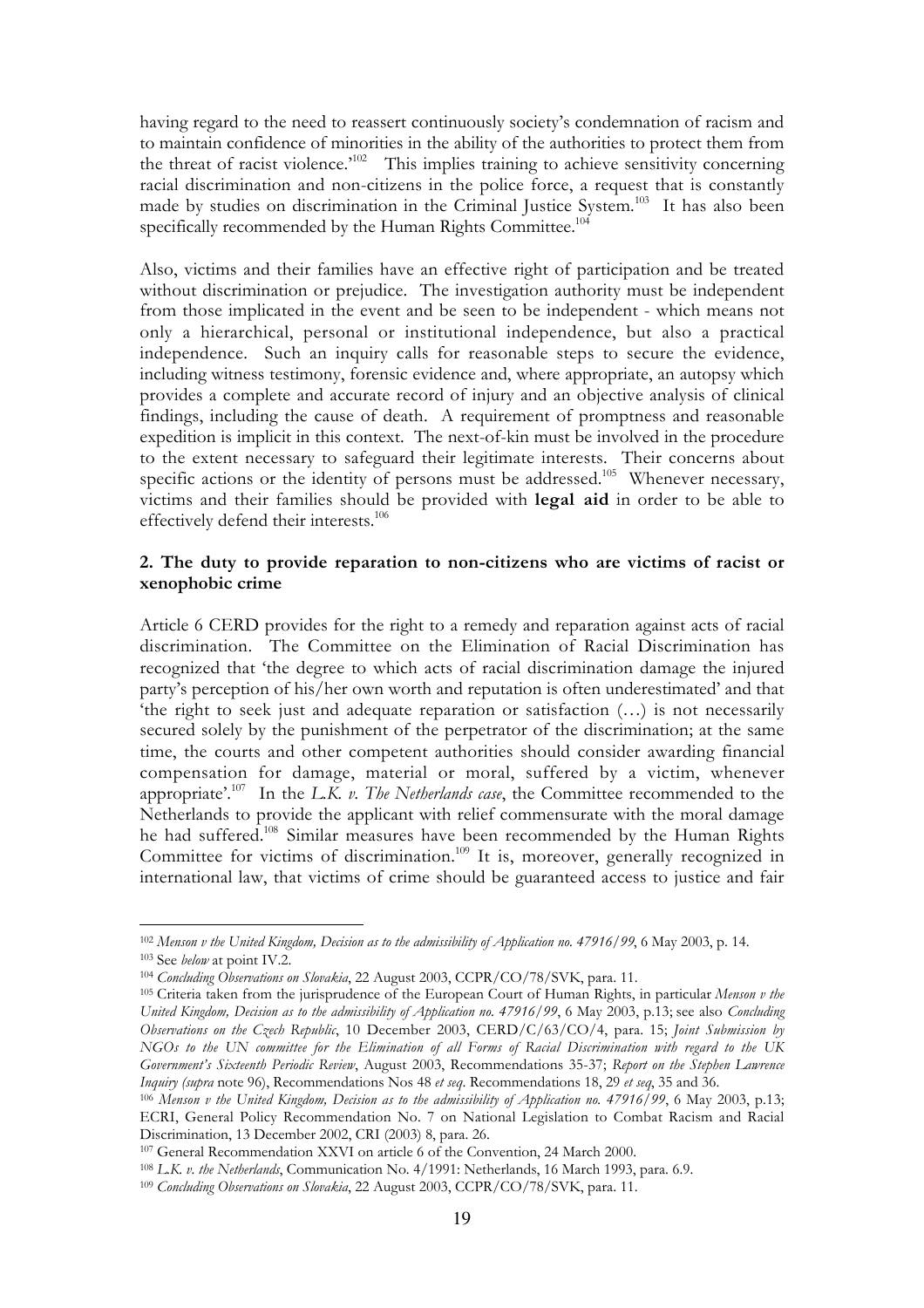treatment, as well as adequate restitution, compensation and assistance.<sup>110</sup> This is particularly true for victims of trafficking, who are among the most vulnerable group of persons.111 It is important, therefore, that non-citizens be able to obtain redress when they are victims of crime.<sup>112</sup>

## **IV. THE DUTY TO COLLECT INFORMATION ON NON-CITIZENS IN THE ADMINISTRATION OF CRIMINAL JUSTICE AND TO ENSURE ADEQUATE TRAINING**

## **1. Collection of information**

One of the major problems of discrimination in the administration of justice is the lack of information, and the difficultly in proving racist motivation in the action of authorities. While there is now more information and statistical data in some countries on discrimination in the criminal justice system against ethnic minorities, there is, as yet, little data on the specific discrimination suffered by non-citizens. Discrimination cannot be fought without such basic information on patterns of discrimination in the procedures of arrest, custody, prosecution, conviction and sentencing. It is the duty of states to collect such data in order to begin the process of eradicating discrimination against noncitizens.113

## **2. Training**

 $\overline{a}$ 

Whether discrimination, racism or xenophobia are intentional and overt or result from a lack of sensitivity, it can only be eradicated through raising awareness and through training. Personnel involved in the criminal justice administration must be adequately trained on the particular difficulties faced by non-citizens in the administration of criminal justice.<sup>114</sup>

<sup>110</sup> See the Declaration of Basic Principles of Justice for Victims of Crime and Abuse of Power; see also Recommendation No. R (85) on the position of victims in criminal law and criminal procedure, adopted by the Committee of Ministers of the Council of Europe, 28 June 1985; and African Commission on Human and Peoples' Rights, Principles and Guidelines on the Right to a Fair Trial and Legal Assistance in Africa, DOC/OS(XXX)247, para. P (5)(k),(l),(m).

<sup>111</sup> Article 6 Protocol to Prevent, Suppress and Punish Trafficking in persons, Especially Women and Children, Supplementing the United Nations against Transnational Organized Crime (not yet in force).

<sup>112</sup> *Concluding Observations on the Czech Republic*, 10 December 2003, CERD/C/63/CO/4, para. 15; *Concluding Observations on Latvia*, 10 December 2003, CERD/C/63/CO/7, para. 11;

<sup>113</sup> Cf. CERD, *Concluding Observations on Italy*, 7 April 1999, CERD/C/304/Add.68, paras. 16 and 17; *Concluding Observations on France*, 19 April 2000, CERD/C/304/Add.91, para. 11; *Concluding Observations on Germany*, CERD/D/304/Add.115, 27 April 2001, para. 10; *Concluding Observations on the United Kingdom*, 10 December 2003, CERD/C/63/CO/11, paras. 13, 19; *Concluding Observations on the Czech Republic*, 10 December 2003, CERD/C/63/CO/4, para. 11; *Concluding Observations on Latvia*, 10 December 2003, CERD/C/63/CO/7, para. 11; *Concluding Observations on Iran*, 10 December 2003, CERD/C/63/CO/6, para. 16; *Concluding Observations on the Russian Federation*, 21 March 2003, CERD/C/62/CO/7, para. 13. *Joint Submission by NGOs* (*supra* note 105), Recommendations 33 and 34.

<sup>114</sup> CERD, *Concluding Observations on Germany*, CERD/D/304/Add.115, 27 April 2001, para. 11; *Concluding Observations on Italy*, 7 April 1999, CERD/C/304/Add.68, paras. 13 and 18, *Concluding Observations on Hungary,* CERD/C/431/Add.1, para. 379; Human Rights Committee, *Concluding Observations on the Russian Federation*, 6 November 2003, CCPR/CO/79/RUS, para. 24; African Commission on Human and Peoples' Rights, Principles and Guidelines on the Right to a Fair Trial and Legal Assistance in Africa, DOC/OS(XXX)247, paras. B(c), F(i), P (5)(m); *Joint Submission by NGOs to the UN committee for the Elimination of all Forms of Racial Discrimination with regard to the UK Government's Sixteenth Periodic Review*, August 2003, Recommendation 32; *Report on the Stephen Lawrence Inquiry* (*supra* note 96), Recommendations Nos 1 *et seq* and 48 *et seq*.